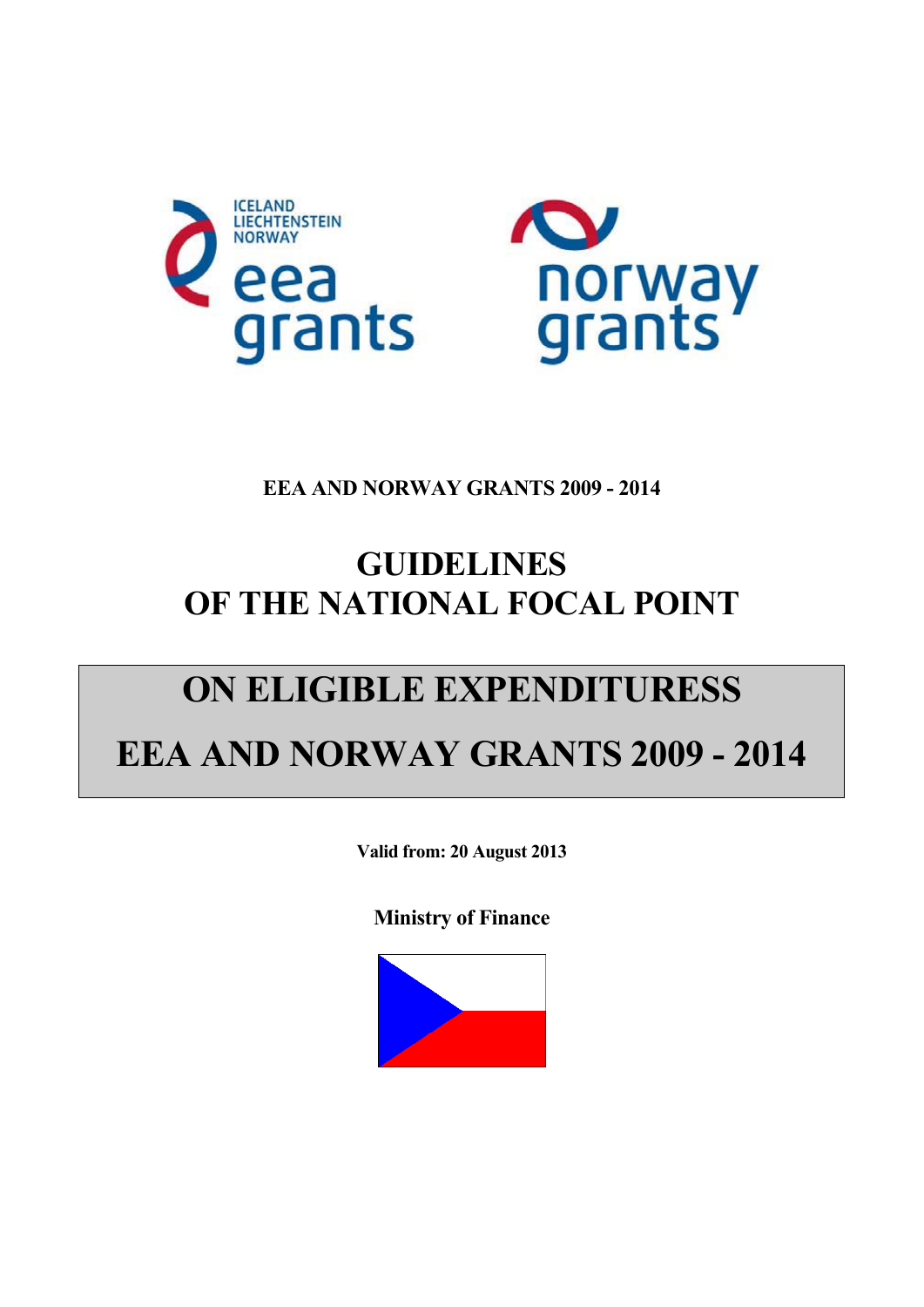## **CONTENTS:**

| $\mathbf 1$                                      | <b>GENERAL PRINCIPLES ON THE ELIGIBILITY OF EXPENDITURES 7</b>                                                                                                                  |  |
|--------------------------------------------------|---------------------------------------------------------------------------------------------------------------------------------------------------------------------------------|--|
| 2.                                               |                                                                                                                                                                                 |  |
| 2.1<br>2.1.1<br>2.1.2<br>2.1.3<br>2.1.4<br>2.1.5 |                                                                                                                                                                                 |  |
| 2.2                                              |                                                                                                                                                                                 |  |
| 2.3<br>2.3.1<br>2.3.2<br>2.3.3                   |                                                                                                                                                                                 |  |
| 2.4<br>2.4.1<br>2.4.2<br>2.4.3                   |                                                                                                                                                                                 |  |
| 2.5<br>2.5.1.<br>2.5.2                           | Travel expenses for Czech workers travelling abroad and within the Czech Republic 21<br>Travel expenses during trips by foreign workers/experts under the programme/project  22 |  |
| 2.6                                              |                                                                                                                                                                                 |  |
| 3.                                               |                                                                                                                                                                                 |  |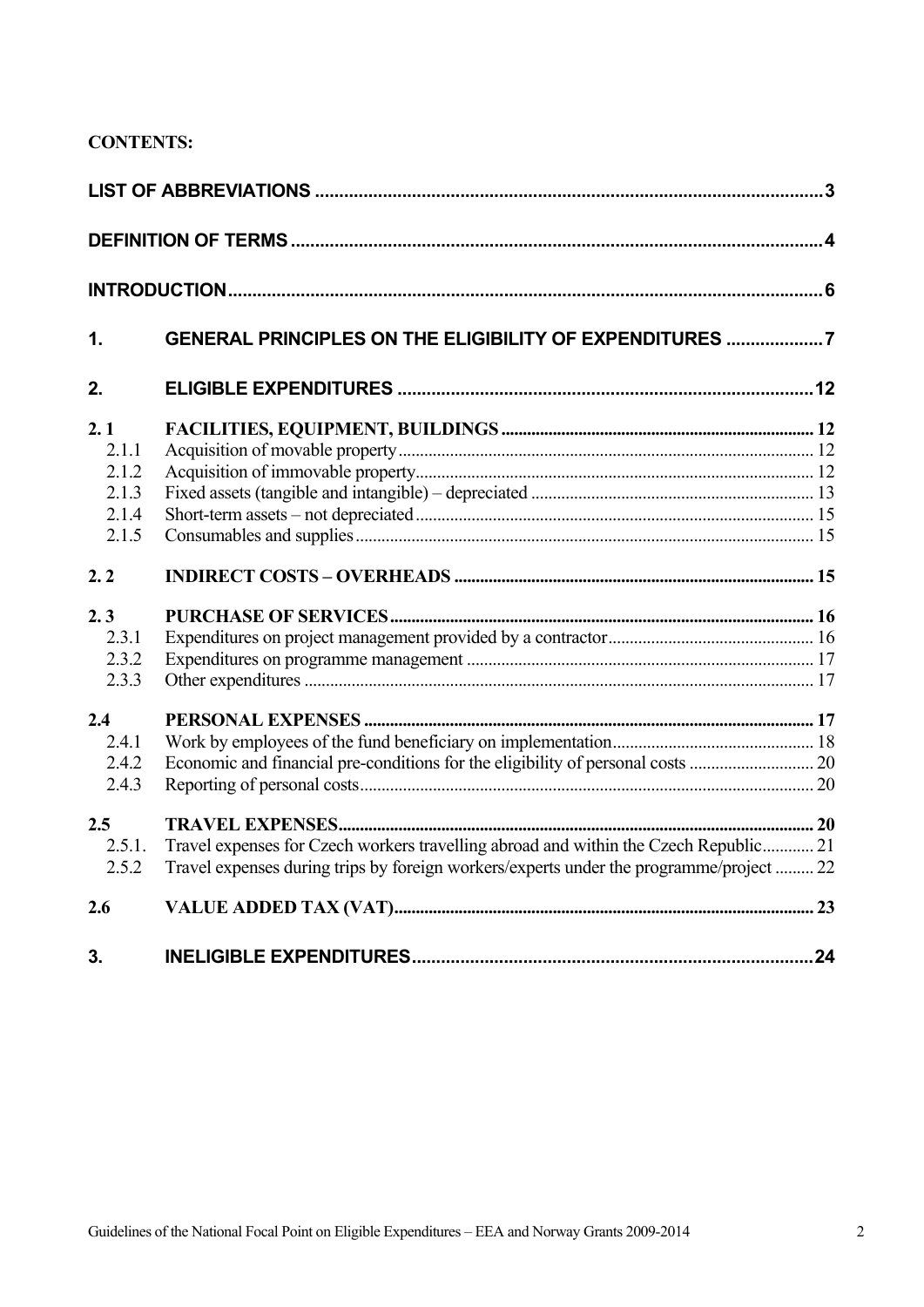## <span id="page-2-0"></span>**LIST OF ABBREVIATIONS**

| <b>CR</b>       | Czech Republic                                                          |
|-----------------|-------------------------------------------------------------------------|
| <b>CZK</b>      | Czech crown                                                             |
| <b>ECB</b>      | European Central Bank                                                   |
| <b>EEA</b>      | European Economic Area                                                  |
| EC              | <b>European Commission</b>                                              |
| <b>EFTA</b>     | European Free Trade Association                                         |
| EU              | European Union                                                          |
| FM <sub>2</sub> | EEA/Norway Financial Mechanisms 2009-2014                               |
| <b>FMO</b>      | <b>Financial Mechanism Office</b>                                       |
| PP              | Project Promoter                                                        |
| MF              | Ministry of Finance                                                     |
| <b>SGS</b>      | Small grant scheme                                                      |
| <b>MFTKC</b>    | Methodology of Financial Flows, Control and Certification of Programmes |
|                 | Financed by the EEA/Norway FM in the 2009 - 2014 Programme Period       |
| <b>MLSA</b>     | Ministry of Labour and Social Affairs                                   |
| <b>MEYS</b>     | Ministry of Education, Youth and Sports                                 |
| <b>NMFA</b>     | Norwegian Ministry of Foreign Affairs                                   |
| <b>NFP</b>      | <b>National Focal Point</b>                                             |
| <b>PDP</b>      | Pre-defined project                                                     |
| <b>FMC</b>      | <b>EEA Financial Mechanism Committee</b>                                |
| <b>SSPC</b>     | Public procurement of small scale                                       |
| AIT             | Act on income tax                                                       |
| PO <sub>1</sub> | Programme Operator                                                      |
|                 |                                                                         |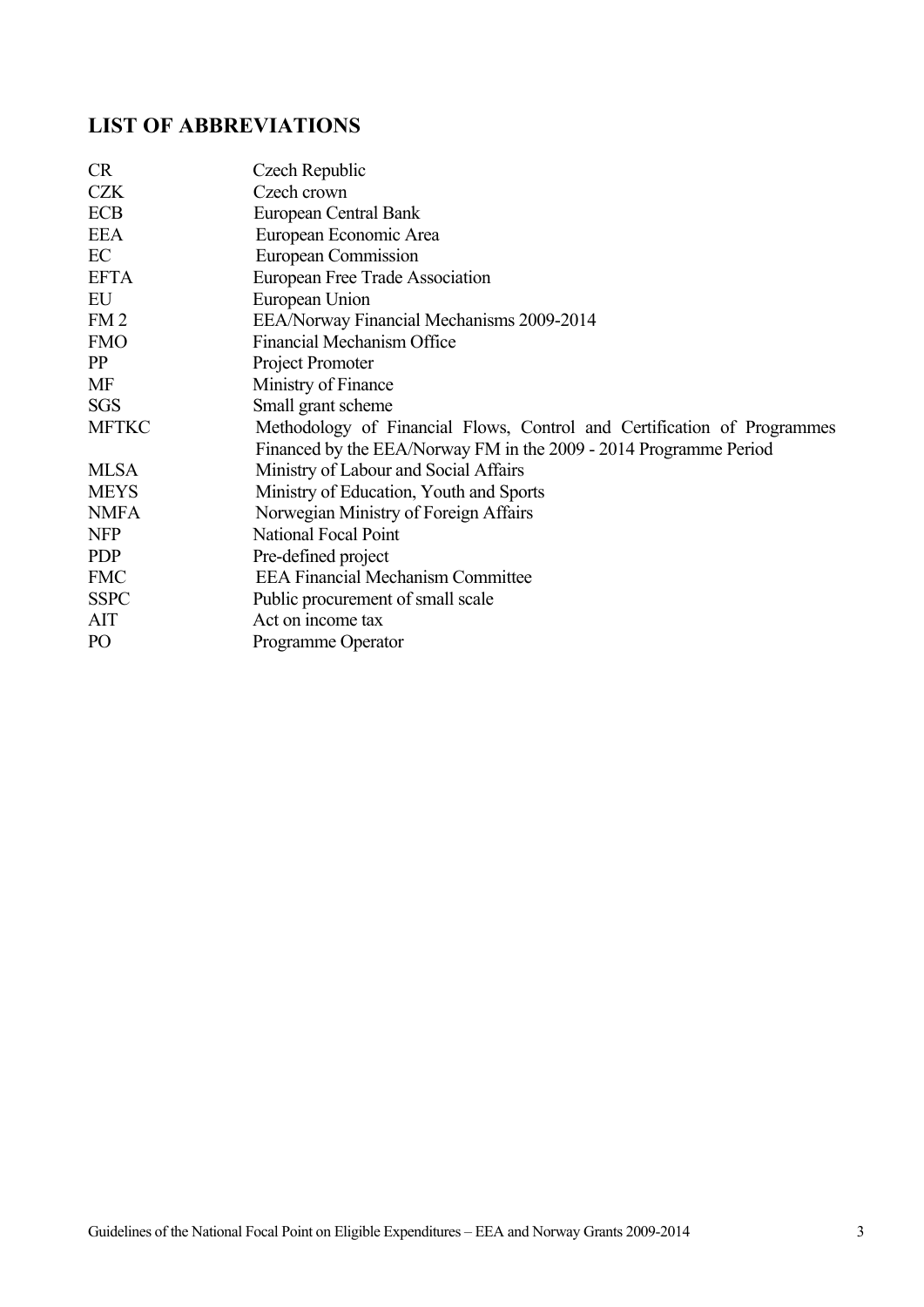## **DEFINITION OF TERMS**

<span id="page-3-0"></span>**Audit Authority –** a national public entity, functionally independent of the National Focal Point, and the Programme Operator, designated by the Beneficiary State and responsible for verifying the effective functioning of the management and control systems

**Certifying Authority –** a national public entity, functionally independent of the National Focal Point, the Audit Authority and the Programme Operator, designated by the Beneficiary State to certify financial information;

**Programme Agreement** – an agreement concluded between the EEA Financial Mechanism Committee/Norwegian Ministry of Financial Affairs and the National Focal Point, awarding funding for the programme and regulating the implementation of a given programme;

**Financial Mechanism Office** (hereinafter referred to as the "FMO") – the office assisting the EEA Financial Mechanism Committee and the Norwegian Ministry of Foreign Affairs in managing the EEA and Norway Grants 2009-2014.

**Project promoter** (hereinafter referred to as "PP") – a public or private entity, commercial or noncommercial, as well as non-governmental organisation, awarded a grant from the EEA/Norway Grants 2009-2014, based on his/her submitted and approved application.

**Project promoter of an initiative from a Bilateral Fund** (hereinafter referred to as "PP") – a public or private entity, commercial or non-commercial, as well as non-governmental organisation, authorised to participate in a Fund for bilateral relations at a national level, or a Fund for bilateral relations at a programme level in the relevant programme and which has been awarded a grant.

**National Focal Point** (hereinafter referred to as "NFP") – a national public entity designated by the Beneficiary State as a body responsible for achieving the objectives of the EEA/Norwegian Financial Mechanisms 2009-2014 and implementation of Memoranda of Understanding;

**Regulation on the implementation of the EEA/Norway Financial Mechanism 2009 - 2014**  (hereinafter referred to as the "Regulation") – general rules for the EEA/Norway Financial Mechanism 2009-2014;

**Non-governmental organisation** (hereinafter referred to as "NGO") – a non-profit voluntary organisation established as a legal entity, having a non-commercial purpose, independent of local, regional and central government, public entities, political parties and commercial organisations<sup>1</sup>. Religious institutions and political parties are not considered NGOs;

**Programme partner** – a public entity, actively involved in programme implementation and effectively contributing to its implementation on the basis of a Partnership Agreement;

**Project/initiative partner** (hereinafter referred to as "Partner") **–** a public or private entity, commercial or non-commercial, named in the approved grant application and actively involved in the implementation of a project/initiative;

**Fund Provider** – this includes the following entities: FMC/NMFA, NFP, Operator of a Programme/SGS/Fund for Bilateral Relations at a national or a programme level

**Legal act on grant award** – a document, on which basis the grant is provided to the Programme Operator/SGS Operator/Project promoter in accordance with Act No. 218/2000 Coll., on budgetary rules, as amended, and containing the particulars set out in the Methodology of Financial Flows, Control and Certification of Programmes Financed by the EEA/Norway FM in the 2009 - 2014 Programme Period;

 $\overline{a}$ 

 $<sup>1</sup>$  In the Czech Republic, civic associations pursuant to Act No. 83/1990 Coll., public service organizations pursuant to Act No. 248/1995 Coll., foundations or</sup> foundation funds pursuant to Act No. 227/1997 Coll. may be non-governmental organisations, provided they have no state participation and are not dependent on the state.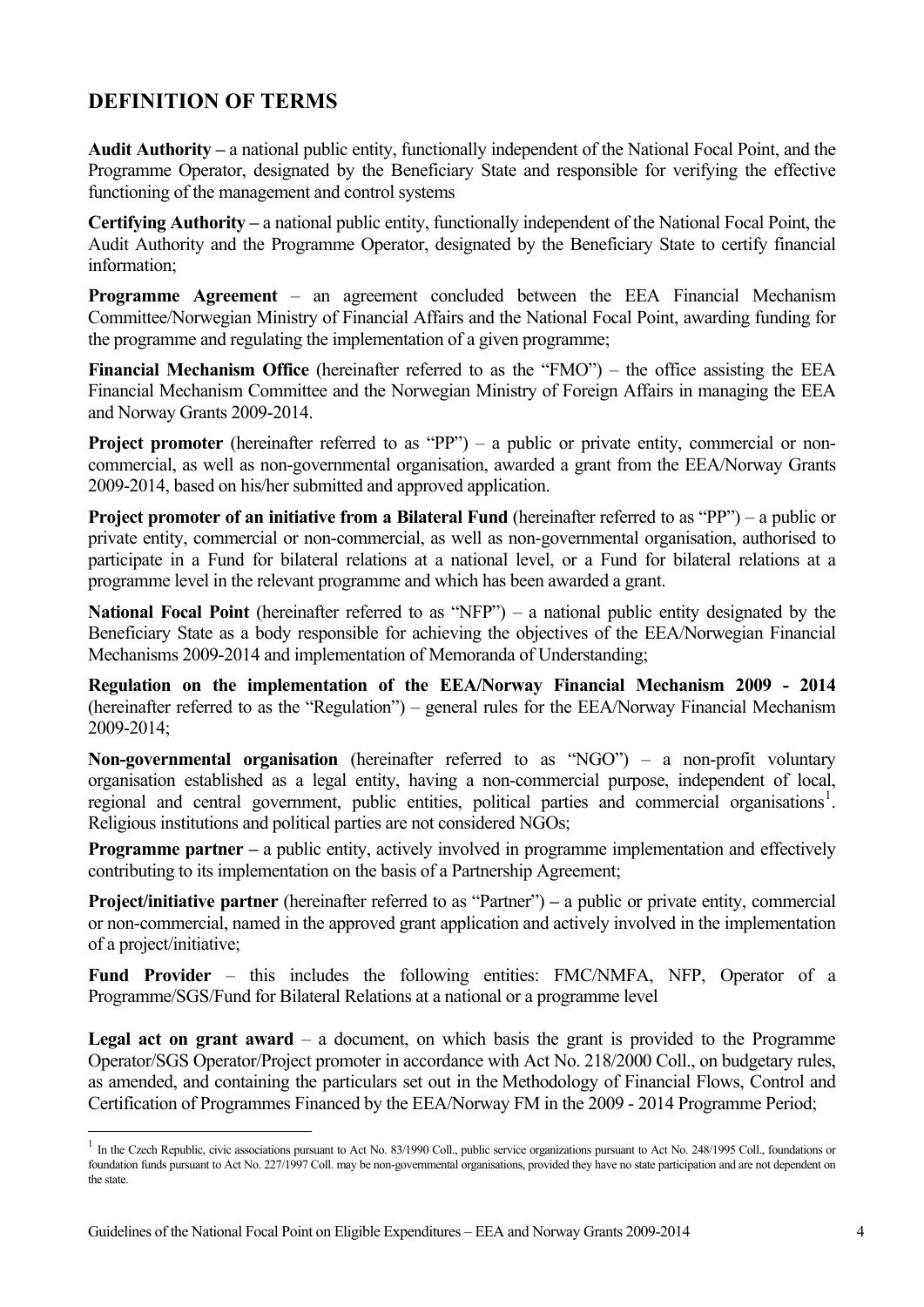**Programme** – a structure setting out a strategy aimed at achieving an objective through a set of activities. This includes the EEA and Norway Grants 2009-2014, individual programmes approved for implementation by the FMC/NMFA, small grant schemes and the Fund for Bilateral Relations, at the national/programme level.

**Project** – a comprehensive set of activities implemented on the basis of an approved grant application. This can be a project within a programme, a sub-project within a SGS or an initiative under the Fund for Bilateral Relations at a national or programme level.

**Fund Beneficiary** – this includes the following entities: the national management structure (NFP, Certifying Authority, Audit Authority), Programme Operator, Programme Partner, Operator of a small grant scheme, Project/Initiative Project promoter, Project/Initiative Partner.

**Operator of the Fund for Bilateral Relations at a national or a programme level** (hereinafter referred to as "PO") – a public or private entity, commercial or non-commercial, as well as nongovernmental organisation, having the responsibility for preparing and implementing the Fund for Bilateral Relations at a national or a programme level

**Small grant scheme Operator** (hereinafter referred to as "PO") – a public or private entity, commercial or non-commercial, as well as non-governmental organisation, having the responsibility for preparing and implementing a small grant scheme within a programme;

**Programme Operator** (hereinafter referred to as "PO") – a public or private entity, commercial or noncommercial, as well as non-governmental organisation, having the responsibility for preparing and implementing a programme;

**Eligible expenditures** – expenditures incurred for the intended purpose and within the period stipulated in the legal acts on grant award, which is in compliance with the Regulation and other rules laid down by the FMC, NMFA, FMO, NFP or PO for a given programme.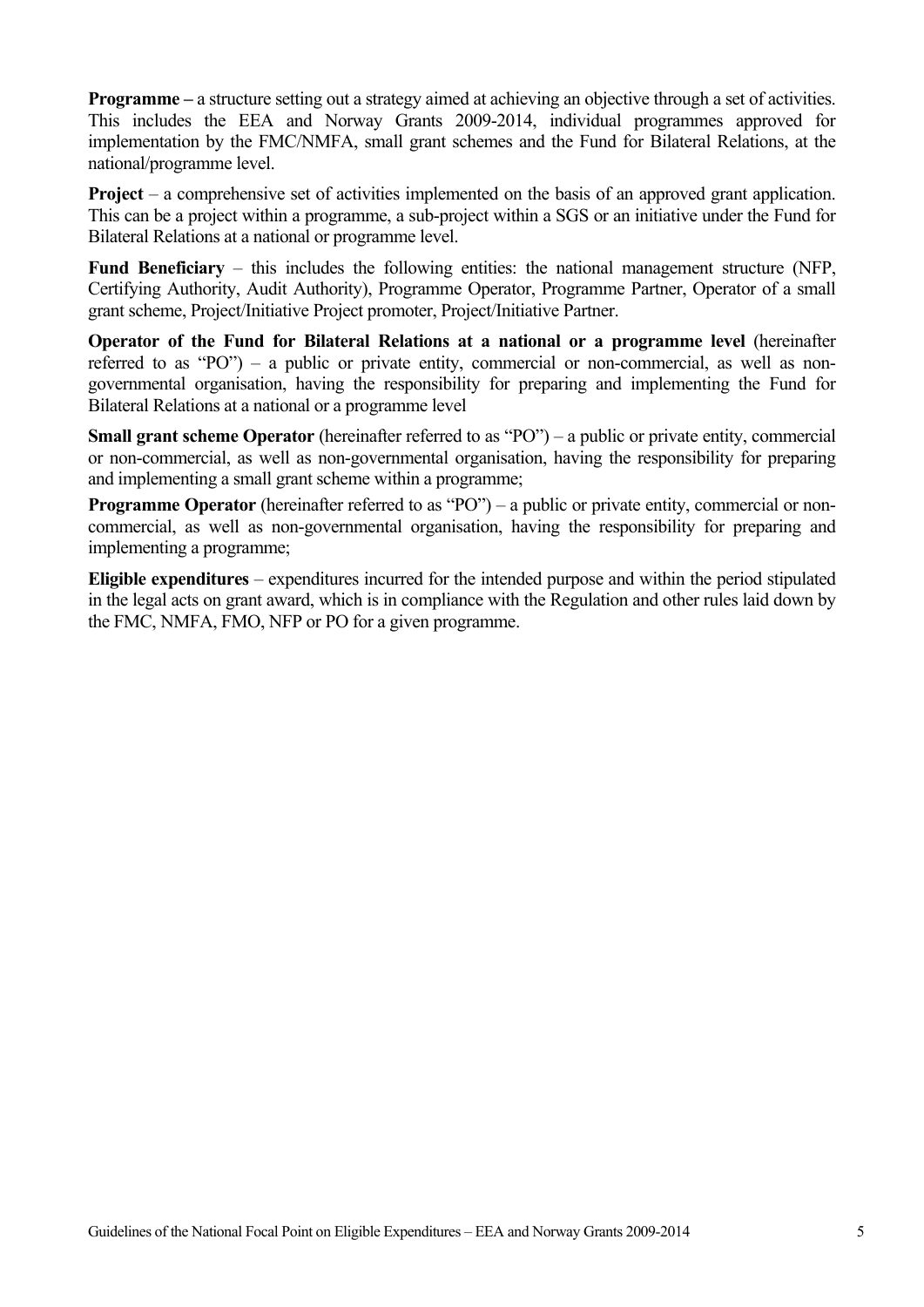## **INTRODUCTION**

**The Guidelines for eligible expenditures - EEA and Norway Grants 2009-2014** (hereinafter referred to as the "**Guidelines**") regulate the rules and procedures governing the eligibility of expenditures for the fund beneficiaries listed below:

- national management structures (NFP, Certifying Authority, Audit Authority)
- programme operators
- programme partners
- SGS operators
- Fund for bilateral relations operators at a national or a programme level
- project/SGS sub-project/initiative promoter
- project/SGS sub-project/initiative partners

The Guidelines are based on following documents, approved by the EEA Financial Mechanism Committee (FMC) and the Norwegian Ministry of Foreign Affairs (MFA):

Manuals and rules approved by the FMC and Norwegian MFA:

- Regulation on the implementation of the Norwegian FM 2009-14;
- Regulation on the implementation of the EEA FM 2009-14;
- Manual for evaluations:
- Manual for NGOs;
- Manual for scholarships;
- Guideline for strengthened bilateral relations

Documentation issued by the Ministry of Finance:

- Methodology of Financial Flows, Control and Certification of Programmes Financed by the EEA/Norway FM in the 2009-2014 Programme Period (hereinafter referred to as the "Methodology");
- Guidelines of the NFP on Public Procurement of Small Scale EEA and Norway Grants 2009-2014;
- NFP Guidelines for Calls Submission and Evaluation of Applications Grant Award

#### **The version of the Guidelines valid on the day the relevant task related to implementation is carried out is always binding.**

More detailed rules on the eligibility of expenditures may be further specified by the Operator of the Programme/SGS/Fund for Bilateral Relations at a national or programme level, but they must comply with the Guidelines.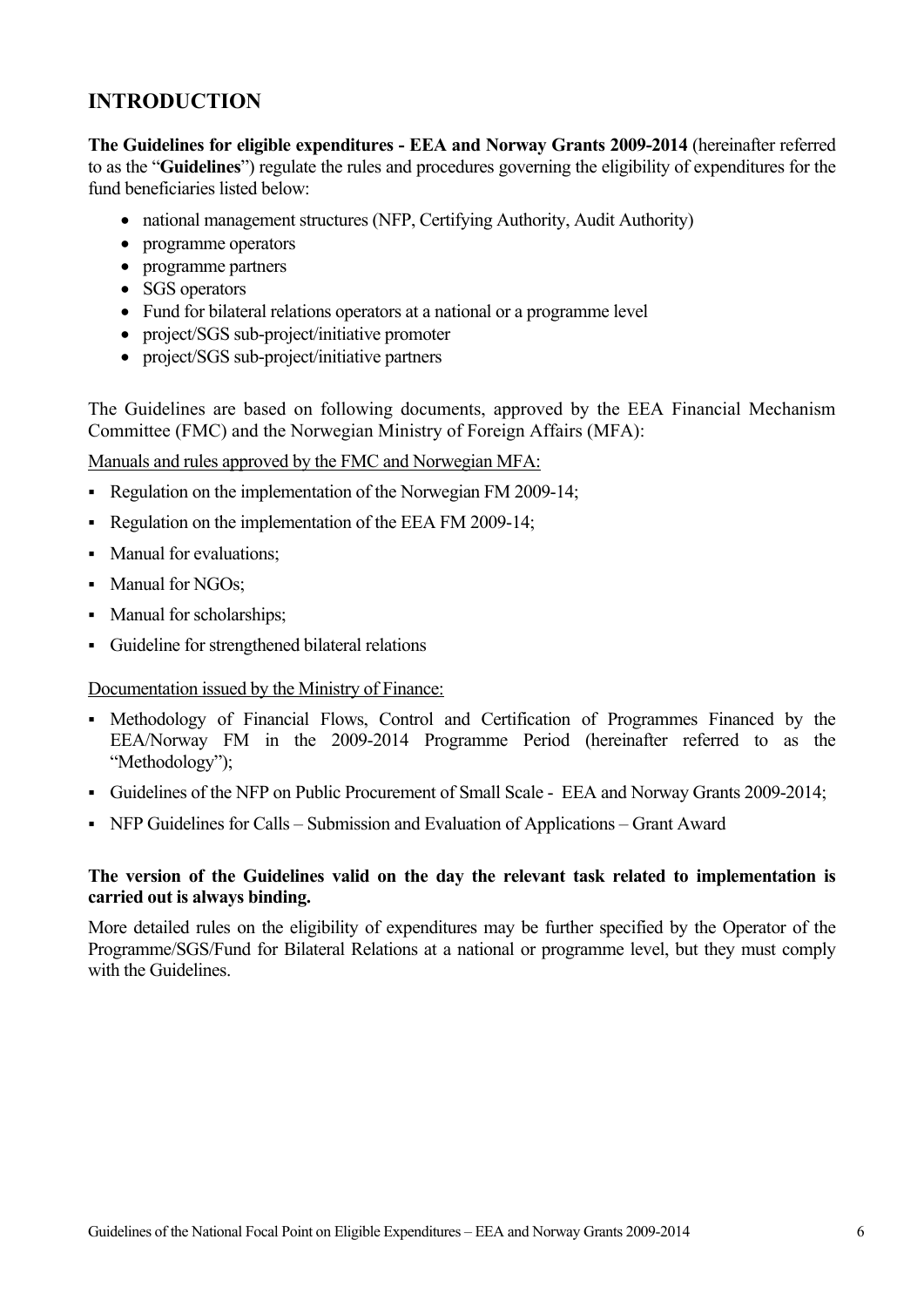## **1. GENERAL PRINCIPLES ON THE ELIGIBILITY OF EXPENDITURES**

<span id="page-6-0"></span>Expenditures are eligible for reimbursement under the programme/project if they meet the following conditions:

#### **Expenditures included in the budget**

Expenditure is eligible if it was listed and approved in the programme/grant application budget. Expenditures which are not included in the programme/grant application budget – are not eligible, even if they meet all the other conditions of eligible expenditures in these Guidelines.

#### **Purpose of the expenditures**

The expenditure must be necessary for the implementation of the programme/project and must be directly related to the implementation of the activities of the programme/project and aim to meet programme/project objectives (i.e. it must be spent on items listed in the approved programme<sup>2</sup>/grant application).

#### **Date of the expenditures**

Expenditures are eligible in terms of time if they were incurred and paid within the timeframe set for the implementation of the programme/project as stated in the legal act on the allocation of funds. Eligibility always starts with the approval of the programme/grant application and terminates on the *final date of the eligibility of programme/project expenditures*;

In the case of costs for the preparation of the programme by the Programme Operator/Partner, eligibility starts on the date of designation of the Programme Operator by the National Focal Point, and terminates on the day preceding the date on which the programme is approved.

In the case of costs for CZ01 programmes (Technical Assistance at a national level, Fund for bilateral relations at a national level) expenditures become eligible on the date of signature of the Memorandum of Understanding on the implementation of the EEA Financial Mechanism 2009- 2014 and the Memorandum of Understanding on the implementation of the Norway Financial Mechanism 2009-2014 and ends on 31 December 2017, in the case of Technical Assistance at a national level, and 31 October 2017 for the Fund for bilateral relations at a national level.

In the case of depreciation and indirect costs, the date the expenditures is incurred is the date when it is recorded in the accounts.

#### *Exceptional extension of the reimbursement of eligible expenditures:*

*In exceptional and justified cases, and after approval of the Fund Provider, the reimbursement of project costs may be made up to a maximum of 30 days after the date of eligibility of expenditures laid down in the legal act on the allocation of funds. However, recoverable expenditures must relate to activities implemented prior to the final date for the achievement of the purpose of the programme/project (the deadline by which the programme/project activities must be implemented is laid down in the legal act on the allocation of funds).* 

#### **Records and proof of incurred expenditures**

 *2 In the case of individual programmes, this is the document entitled "Final Programme Proposal"*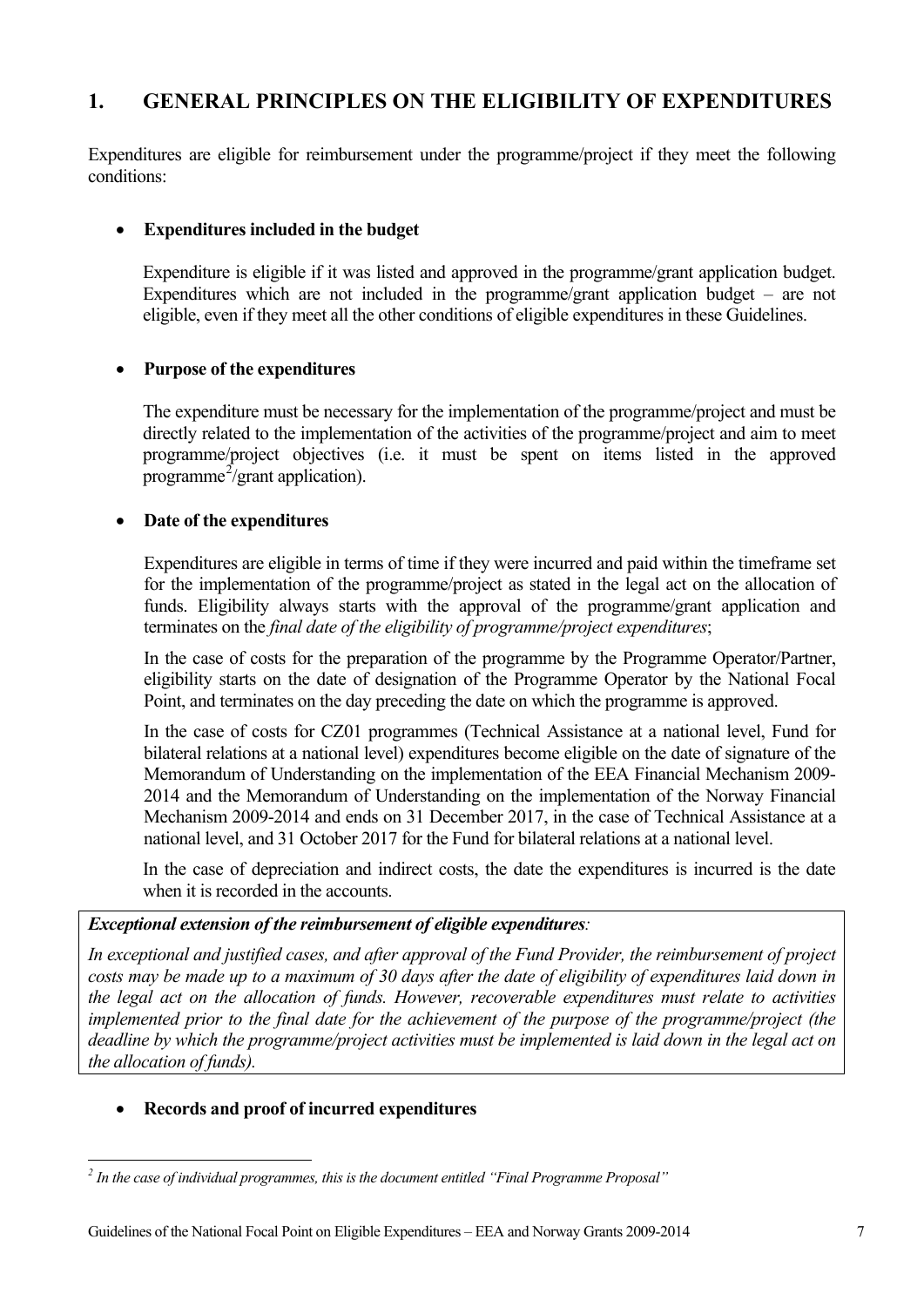Costs must be paid, recorded in bank accounts or evidenced by documentation on cash disbursements, must be identifiable and verifiable, in particular through being recorded in the accounting records within the meaning of Section 11 of Act on Accountancy No. 563/1991 Coll., as amended, or by originals of other documents of equivalent evidentiary value.

An exception from the requirement for actual payment is depreciation, where an entry in the accounting of the project promoter will suffice. This entry must be verifiable, documented and auditable.

An exception from the requirement of the verifiability by accounting documents are indirect costs /overheads alias any eligible expenditures that the fund beneficiary cannot directly identify and justify in its accounting system as expenditures incurred in direct relation with direct programme/project costs. Indirect programme/project costs represent a fair apportionment of overall indirect costs incurred by the fund beneficiary. The amount can be determined by a designated method, which is described below and in the MFFCC.

#### **Economy, efficiency and effectiveness of expenditures**

Expenditures shall be reasonable (they must correspond to costs usual for the time and place) and shall be incurred in accordance with the following principles:

- $\triangleright$  economy minimising costs while respecting the objectives of the programme/project necessary for the implementation of the programme/project
- $\triangleright$  efficiency direct links to the project and necessary for the implementation of the programme/project
- $\triangleright$  effectiveness maximising the ratio between the outputs and inputs of the programme/project

#### **Accounting**

Fund beneficiaries are required to keep accounting or tax records in accordance with the legislation of the Czech Republic. Fund beneficiaries who keep accounts in accordance with Act No. 563/1991 Coll., on accountancy, are required to keep either a separate accounting system or to use a clear code to indicate all transactions related to the programme/project.

Fund beneficiaries who do not keep accounts in accordance with Act No. 563/1991 Coll., on accountancy, are required, in the case of funds received from the FM 2 budget, to keep tax records in accordance with Act No. 586/1992 Coll., on income tax, with the addition of the following requirements, which will be stipulated in the legal act on the allocation of funds, that:

1. the relevant document shall satisfy the requirements prescribed for an accounting record stipulated in Section 11 of Act No. 563/1991 Coll., on accountancy (with the exception of sub-paragraph f);

2. the relevant documents shall be correct, complete, evidentiary, comprehensible and kept chronologically filed in a manner that ensures their durability;

3. during audits, the fund beneficiary will provide the audit authority with tax records in their entirety upon request;

4. revenue and expenses are entered with clear links to the relevant programme/project to which they relate.

Fund beneficiaries shall be able to provide documentation to support every operation during follow-up checks and audits.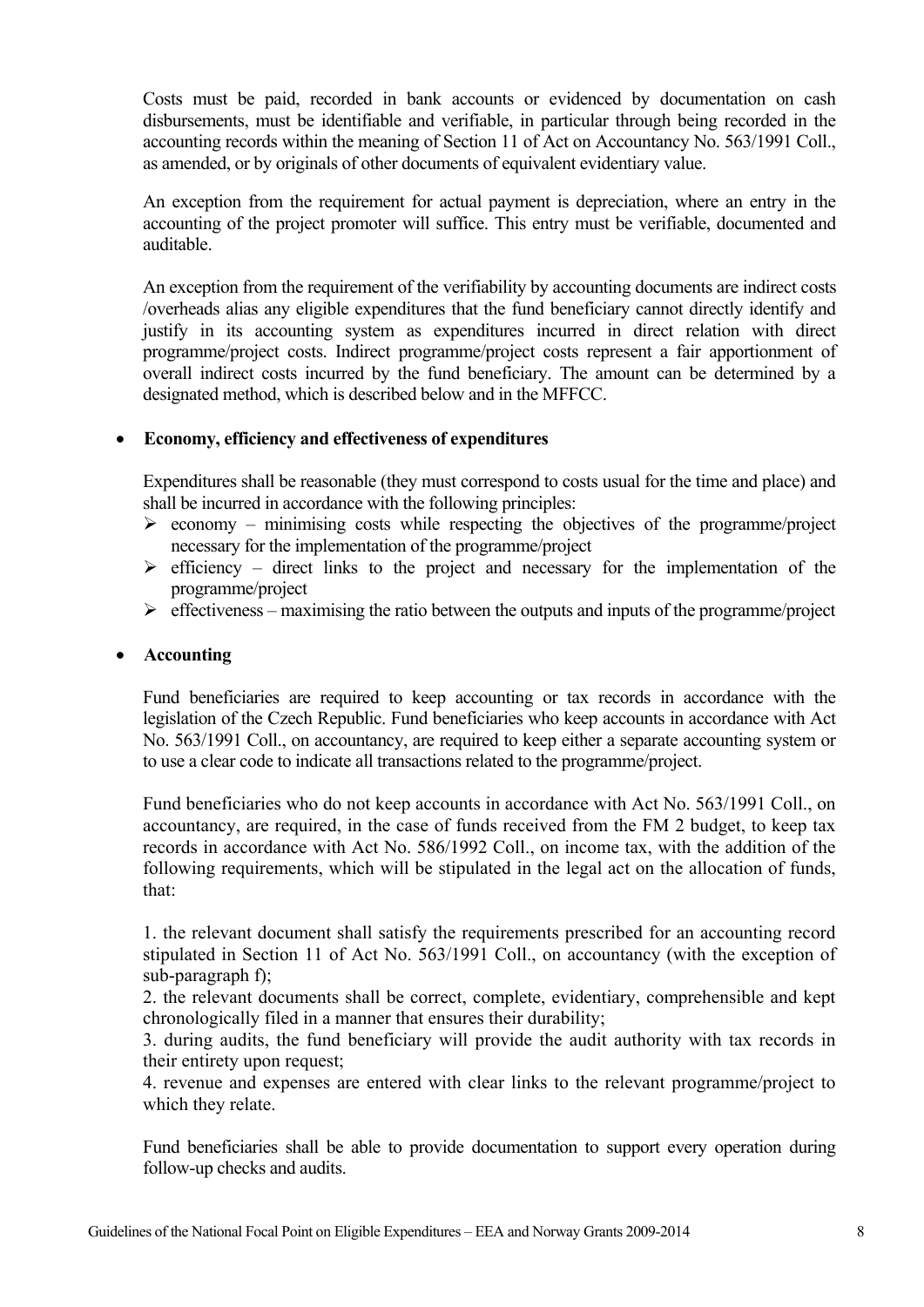Note. *Documents with general formulations, such as the text "invoiced for building operations" etc. are insufficient. Documents are always required to indicate the purpose/specification of the expenditures in relation to the relevant items of the programme/project, with a detailed description contained in the attachment to the invoice.* 

#### **Advance payments to suppliers**

Pro forma invoices received from suppliers are admitted, but do not constitute eligible expenditures. Only billing for advance payments can be claimed as eligible expenditures.

#### **Eligibility of expenditures of partners at the programme/project level**

- **Expenditures incurred and paid by partners are eligible subject to the same conditions as expenditures incurred and paid by the project promoter**
- $\triangleright$  The project promoter is obliged to archive a copy of the accounting documents of its partner and documents evidencing the payment of costs by its partner for a period of 10 years from the 1 January following the year in which the final report on the programme has been approved by the FMC/NMFA through the FMO.
- $\triangleright$  The project promoter has overall responsibility for the proper and effective use of the funds provided and also has a legal and financial responsibility to its fund provider, based on the legal act on the allocation of funds.
- $\triangleright$  A supplier-customer relationship is not considered to be a partnership and cannot be used as a means of circumventing public procurement requirements pursuant to Act No. 137/2006 Coll., on public procurement, as amended and the Guidelines of the NFP on Public Procurement of Small Scale - EEA and Norway Grants 2009-2014. **The relationship between the project promoter and its partner must be based on non-commercial principles,** and must be supported by a Partnership Contract/Partnership Agreement. This Agreement/Contract sets out a detailed budget of the partner's anticipated costs and, inter alia, also regulates financial flows between the project promoter and its partner, i.e. the method of refunding the partner's costs, procedures for monitoring costs claimed by the partner, matters relating to the use of different currencies and related exchange rate differences (whether these are borne by the project promoter or the partner), liability for damages, archiving of accounting documents evidencing the payment of costs by the partner.
- $\triangleright$  The Partnership Agreement does not exempt the project promoter from the obligations laid down in the legal act which provides the basis on which funds are provided to the project promoter.
- $\triangleright$  Only costs actually incurred, i.e. the partner's costs paid to suppliers and the partner's costs paid to experts employed by the partner for paid days of work ("person days") are considered to be eligible expenditures of the partner.
- $\triangleright$  Proof of expenditures by foreign partners from donor states<sup>3</sup> can also be obtained through certified audit reports, which are issued on the basis of audits and controls carried out by independent certified auditors. An audit report must show that the costs comply with the Regulation and the national legislation, as well as accoun[tin](#page-8-0)g practices of the respective donor country (or foreign country).
- $\triangleright$  Advance payments may be provided by the project promoter to its partner, but it does not constitute eligible expenditure. They can only be accounted for once they have been billed.

 $\overline{a}$ 

<span id="page-8-0"></span><sup>&</sup>lt;sup>3</sup> Foreign institutions listed in the Programme Agreement or the Council of Europe are also considered to be foreign partners from donor states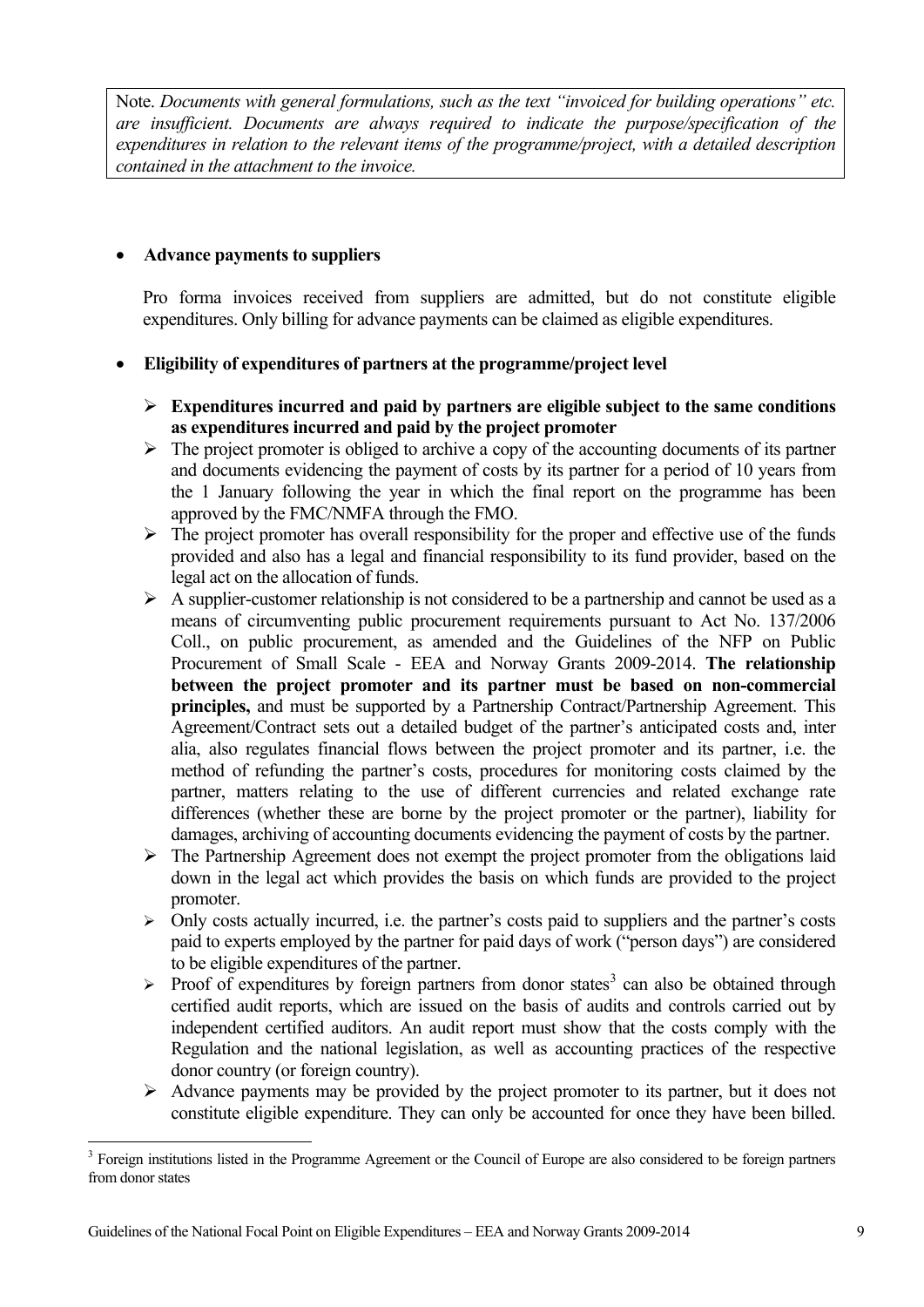The amount of the advance payment, the method of its payment and settlement shall be laid down in the Partnership Contract/Partnership Agreement. Billing of advance payment between the PO/Project promoter and the partner shall be described in the Partnership Contract/Partnership Agreement referred to above, and shall be recorded in the accounts of the project promoter.

Methods of refunding partner's costs:

a) The partner shall register and evidence costs and the project promoter shall check them, verify their eligibility and, subsequently, include them as eligible expenditures in the list of documents/payment request, including a certified copy of the accounting record. Since the payment request is issued in the Czech national currency, foreign currency is converted to CZK using the monthly rate of the EU/ECB applicable on the day the expenditures was incurred. After eligible costs have been refunded by the fund provider to the bank account of the project promoter, the project promoter is required to transfer the eligible expenditures claimed by the partner to a bank account established by the partner by a set deadline, or to pay in cash to an authorised representative of the partner (as set out in the Partnership Contract/Partnership Agreement).

b) The partner incurred expenditures, which are then directly/immediately refunded by the project promoter on the basis of a check of the required documents and a verification of their eligibility. These expenditures are then recorded by the project promoter in the relevant list of documents/payment request, including a certified copy of the accounting record (document confirming payment by the project promoter). Foreign currency is converted to CZK using the monthly rate of the EU/ECB applicable on the day the expenditures was incurred. When eligible expenditures are paid by the fund provider, the project promoter will not send funds to its partner.

c) The final beneficiary shall transfer funds to its partner in the form of advance payments in accordance with the conditions laid down in the Partnership Contract/Partnership Agreement, which defines, inter alia, the amount of the advances and the dates of their transfer. The final beneficiary and its partner then follow the procedure set out in paragraph a) above.

d) If the partner is a subsidised organisation funded only by contributions from its founder (in this case the project promoter), the founder (project promoter) shall increase the contribution to the subsidised organisation (partner), which it will use to fund the eligible expenditures in the project and, subsequently, the founder (project promoter) shall record these expenditures in the list of documents/payment request.

In the event this involves normal costs (e.g. air tickets for experts), the project promoter may pay them directly. If the project promoter concluded a contract with the partner in CZK, this will avoid any exchange rate differences.

#### **Public Procurement**

When purchasing services, supplies and/or building work, care must always be taken to comply with the Act on Public Procurement No. 137/2006 Coll., the general principles of the Treaty on the Functioning of the EU and with other specific FM 2 rules regulating public procurements, which are laid down in the legal act on the allocation of resources and other implementing documents, e.g. in accordance with the Guidelines of the NFP on Public Procurement of Small Scale - EEA and Norway Grants 2009-2014.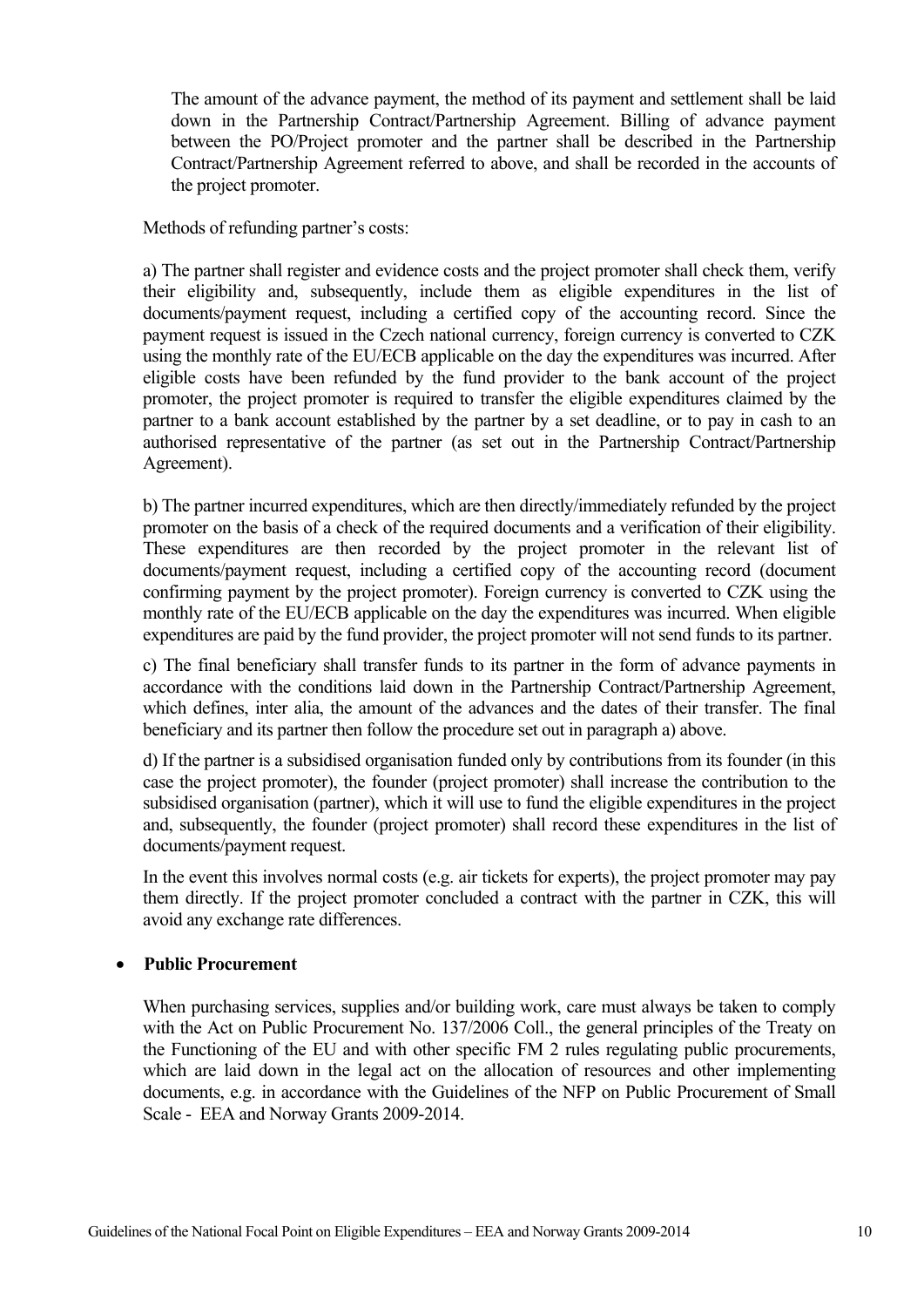*It is possible to initiate and carry out a procurement procedure before a grant is approved, but the scope of the agreement can only be implemented and invoices related to the performance of the subject of a public contract can only be paid once the relevant legal act on the allocation of funds has been issued. This means that a contract may be signed with the winning supplier, but a condition precedent will have to be included in the contract, that the subject of the contract may only be implemented if the grant is approved and a legal act on the allocation of funds is subsequently issued.* 

A project promoter who receives **over 50% of funds from eligible programme/project expenditures** as a grant from the EEA and Norway Grants must comply with the provisions of Act No. 137/2006 Coll., on public procurement applicable to a public contracting authority (with the exception of those sections relating to protection against misconduct by the contracting authority) when awarding contracts for the project. This obligation also applies to programme/project partners in accordance with the approved programme/project.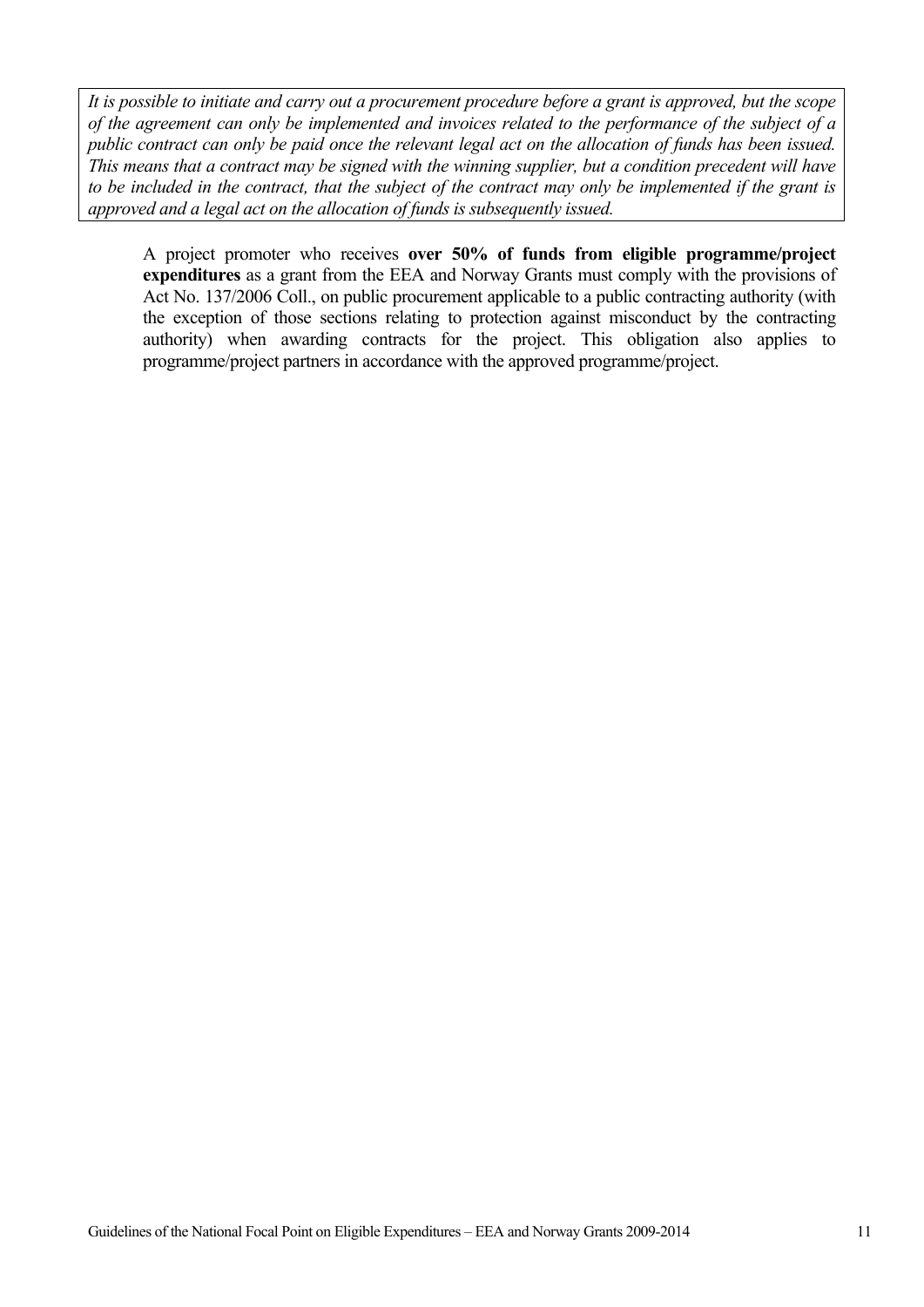## <span id="page-11-0"></span>**2. ELIGIBLE EXPENDITURES**

## <span id="page-11-1"></span>**2. 1 FACILITIES, EQUIPMENT, BUILDINGS**

Costs associated with new buildings or their technical evaluation, the acquisition of immovable assets, the purchase of new equipment or facilities that are material in nature and expenditures on intangible assets are eligible costs, provided the conditions set out in the Regulation are respected.

#### **Terms and conditions for the preservation of property**

Facilities, equipment and fixed assets must, until the end of the period of mandatory sustainability of the programme/project (and possibly for a set period after the end of the programme/project, as set out in the legal act on the allocation of funds), must remain in the property evidence of the fund beneficiary and may not be encumbered by third party rights. The property must be used in accordance with the stated purpose of the programme/project.

Unless otherwise specified in the relevant legal act on the allocation of funds, the fund beneficiary shall not sell, or otherwise cede or encumber by third party rights, property acquired under the programme/project during the course of its implementation or during the period stipulated in the legal act on the allocation of funds, without the prior written consent of the fund provider.

#### <span id="page-11-2"></span>**2.1.1 Acquisition of movable property**

Eligible expenditures include expenditures on the purchase of new or used equipment, which is used directly in connection with the approved programme/project. This property must be recorded in the accounting records and the property evidence of the fund beneficiary in accordance with accounting principles.

If the property is also used for other purposes, which do not directly relate to the objectives of the programme/project, eligible expenditures will only apply to a proportional part of these expenditures. The methodology used for calculation of this portion must be maintained for the entire period of the programme/project (including the final accounts and any audits and the fund beneficiary must be able to document this during, and after completion, of the programme/project).

Expenditures on repairs and maintenance of the property acquired (i.e. repairs relating to property registered as eligible expenditure of the programme/project) is eligible, provided principles of economy are respected, i.e. it must correspond to usual prices for the time and place.

#### **The purchase of vehicles is only considered to be an eligible expenditure in exceptional and duly justified cases.**

#### <span id="page-11-3"></span>**2.1.2 Acquisition of immovable property**

Expenditures for the acquisition of real estate (land and buildings) are eligible if its acquisition is essential for the implementation of the approved project in accordance with the objectives of the area of support, and only if the following conditions are met:

- $\bullet$  the purchase price of the property may not represent more than 10% of the total eligible expenditures of the project;
- expenditures on the purchase of land are eligible after the submission of an expert report (which may not have been issued more than 3 months prior to the date on which the grant application was submitted) prepared by an expert in accordance with Act No. 151/1997 Coll., on the valuation of assets, as amended;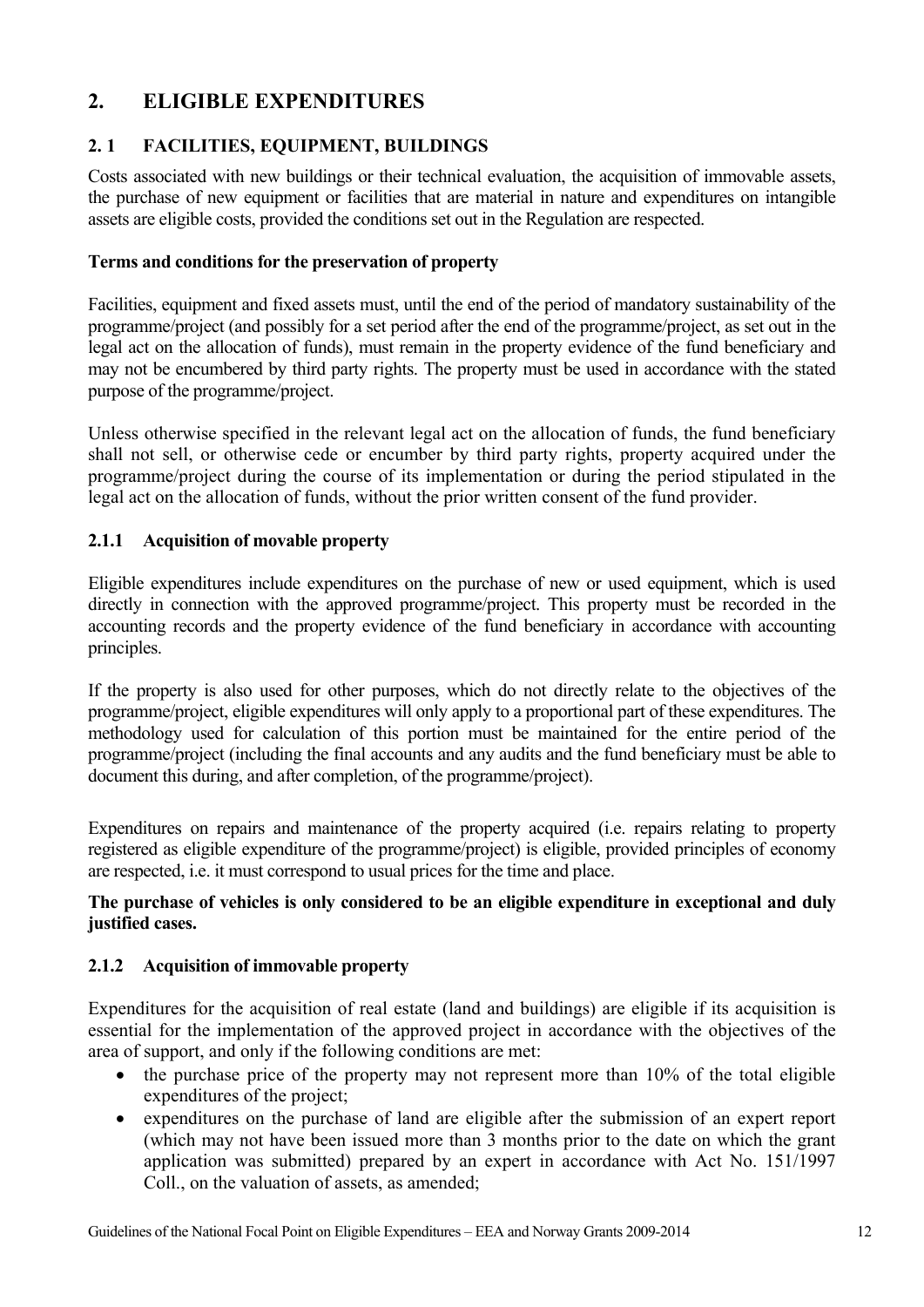- the purchase price for a building, up to the price established by an expert report, which must correspond to the market price in a given location and at a given time, are eligible expenditures;
- the applicant shall submit an affidavit that neither the current or any of the previous owners of the real estate had received funds from any other public source for the purchase of the given real estate during the ten years preceding the submission of the grant application;
- in the case of real estate/land that is recorded in the Land Register, the applicant shall also document proprietary rights through an extract from the Land Register and shall also provide evidence that the given real estate/land is not encumbered by a mortgage or other obligations;
- the real estate/land may not be sold, rented or mortgaged by the project promoter within five years after the completion of the project, unless otherwise stipulated in the legal act on the allocation of funds; this restriction also applies to properties built or renovated using grant funds.

**Expenditures on the purchase of real estate are documented by a purchase agreement, a bank statement and a valid extract from the Land Register.** 

#### <span id="page-12-0"></span>**2.1.3 Fixed assets (tangible and intangible) – depreciated**

*This article does not apply to the CZ 09 programme (Programme Operator MEYS), which is managed by its own internal regulations.*

As far as fixed tangible or intangible assets are concerned (assets that have already been depreciated), only tax write-offs are considered as eligible expenditures. For the purposes of eligibility, the entry price, which is the basis for calculating tax depreciation, must be adjusted to ensure it only covers items that are eligible expenditures.

The definition of the terms tangible and intangible assets and their valuation for the purposes of the Act on Income Tax and setting tax depreciations is regulated by Section 26 and Section 32a of the Act on Income Tax No. 586/1992 Coll.

In the case of tangible assets, the given accounting unit has an option of selecting straight-line depreciation (Section 31) or accelerated depreciation (Section 32), in accordance with the applicable legislation. The amortisation period for intangible assets is stipulated in Section 30 and Annex No. 1 to Act No. 586/1992 Coll., as amended.

In the case of intangible assets, the period and manner of depreciation for different types of assets is determined by Section 32a of Act No. 586/1992 Coll., as amended.

The fund beneficiary is not entitled to change the selected method of calculating tax depreciation during the period of depreciation. For the purposes of eligibility, the beneficiary shall apply the selected method of calculating tax depreciation on the entry price of the property containing only eligible expenditures.

Depreciation is only eligible provided the following conditions are met:

 write-offs only apply to the period of implementation of the programme/project, or to the period during which the given property is used for the purposes of the programme/project;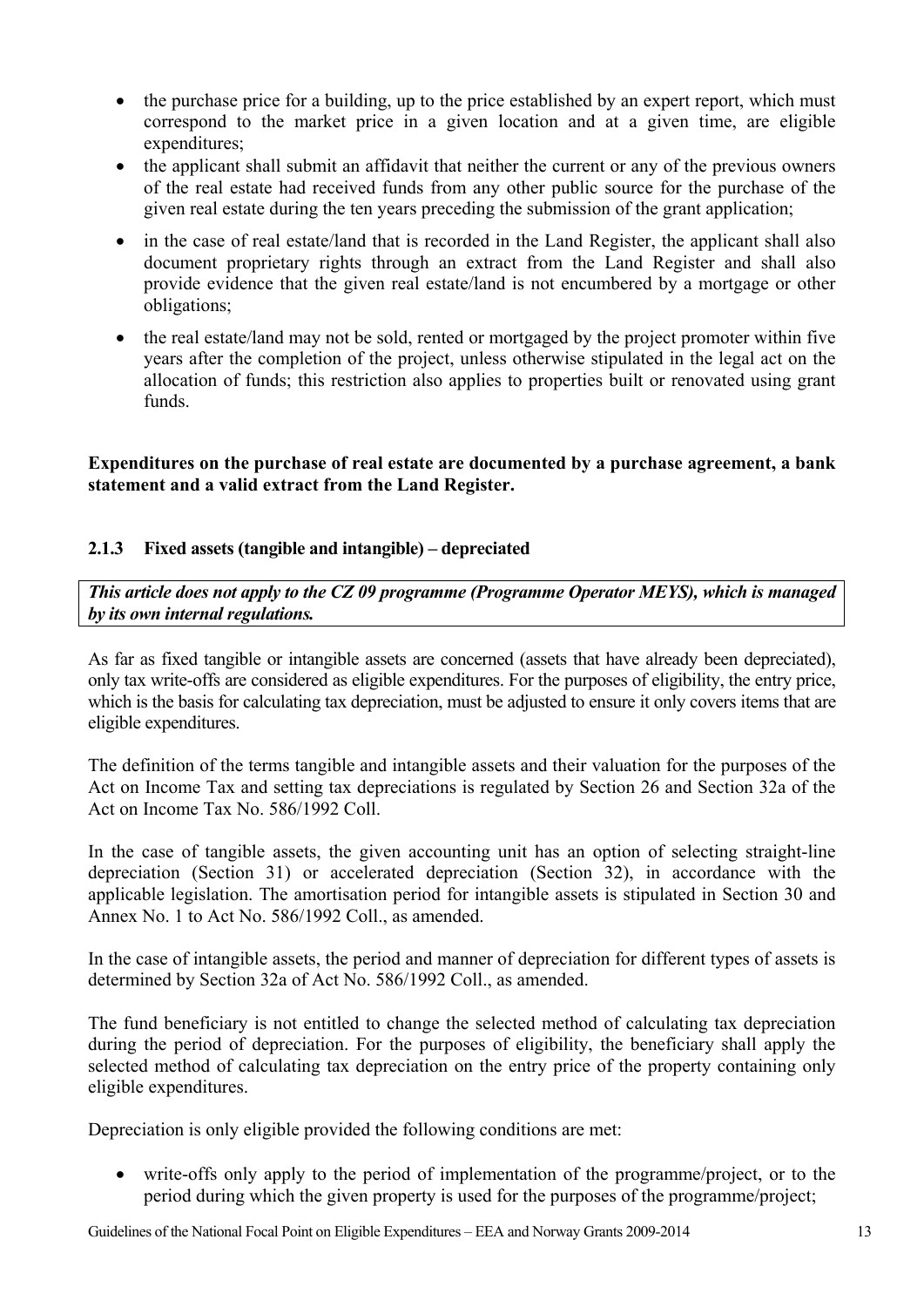- write-offs only apply to the proportion of the property used for the programme/project (e.g.  $50\%$ );
- for write-offs to be eligible, the fund beneficiary must submit an accounting record for the purchase price of the property to be depreciated;
- a write-off for no more than the amount of the pro rata annual depreciation determined in relation to the exact number of months or days during the implementation period of the programme/project or the period during which the property is used for the purposes of the programme/project is considered to be eligible expenditure.

In the case of **non-profit entities/organisations,** which claim depreciation on tangible fixed assets under the programme/project as eligible expenditures and where these tangible fixed assets were acquired using funds from certain public sources, the **entry price of the tangible fixed assets is reduced by the amount of grants previously received**:

- from the state budget,
- from the budgets of municipalities and regions,
- from state funds,
- from regional councils of cohesion regions,
- from funds provided (grants) in accordance with the Act on Support for Research and Development,
- $\bullet$  from grants provided by the EU,
- from g rants, contributions and aid provided from public budgets and other monetary funds of a foreign state.

The entry price shall be decreased by the amount of this funding from public sources not only in the case of the acquisition of tangible fixed assets, but also in the case of their technical evaluation, even in a case where the property is created internally.

This method will prevent duplicate funding of fixed assets. If the **acquisition of tangible assets is fully financed from one of the public sources referred to above, then** no write-offs will be counted as eligible expenditures because the **entry price will be zero.** In this case, it is obviously unnecessary to investigate the purpose and activities for which the property is used.

Tangible assets that were acquired gratis and should have been subjected to a gift tax and were exempted from that gift tax at the time of their acquisition, are also excluded from depreciation. This therefore means that if a non-profit entity is exempted from gift tax on receipt of a nonmonetary donation, it can not register the write-offs calculated in the manner referred to above as eligible expenditures, even if the other conditions for registering write-offs – as eligible expenditures – are met.

#### *Exceptions from depreciation*

*In projects where the PO approved an exception from the depreciation of tangible and intangible assets (assets that have been depreciated) in accordance with Article 7.3.1 c) of the Regulation – in the event such assets have been purchased, the eligible project expenditure is the total purchase price of the assets.* 

*In the case of this exception, the project promoter is obliged to comply with the following conditions:* 

*1) The project promoter shall ensure that proprietary rights are maintained for the property purchased for a period of at least 5 years after completion of the project. The property shall be*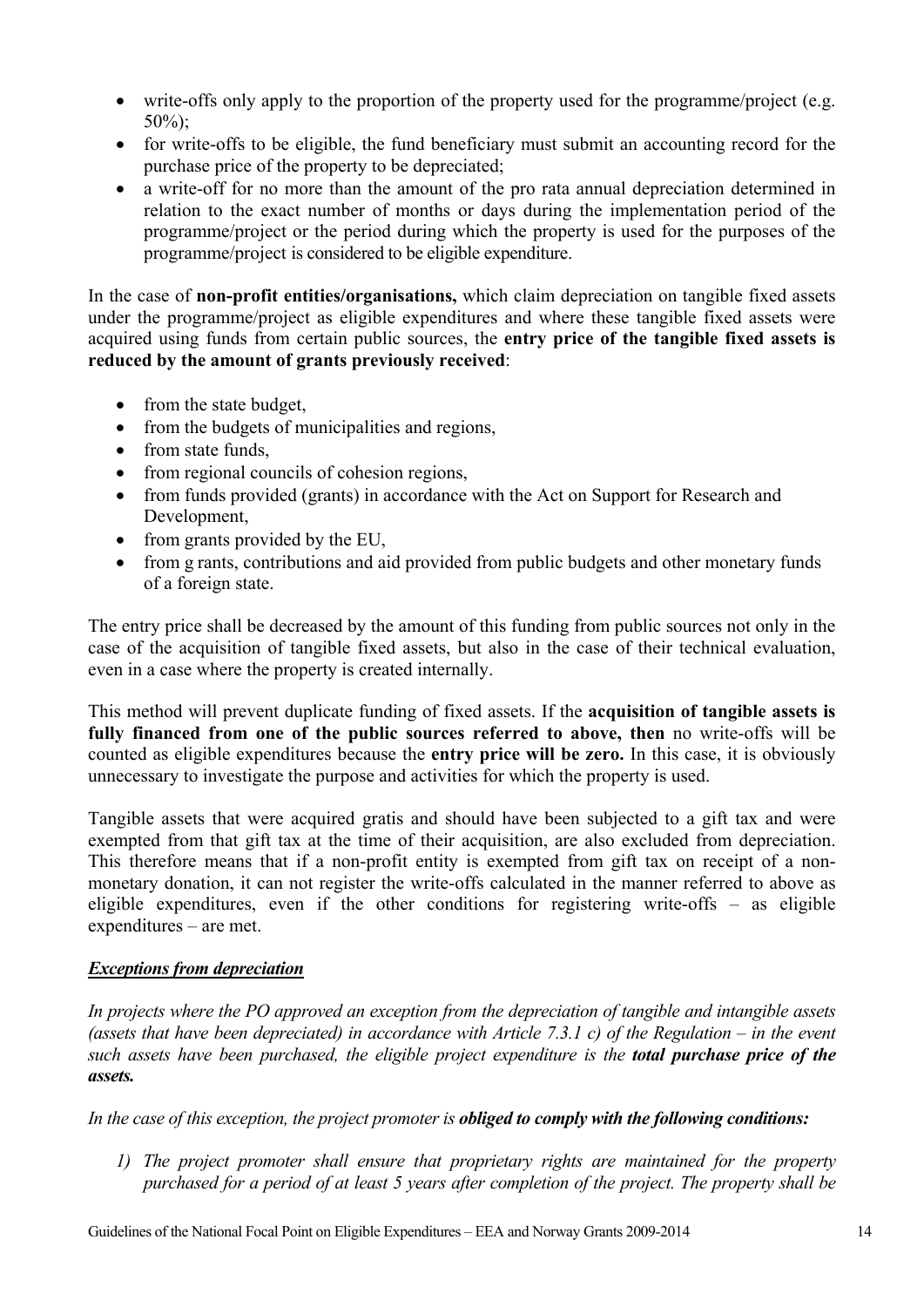*used in accordance with the purpose of the project for a period of at least 5 years after completion of the project.* 

- *2) The project promoter shall ensure that the property is insured against damage caused by fire, theft and other common types of risk insurance<sup>4</sup> for a period of at least 5 years after completion of the project.*
- *3) The project promoter shall ensure proper maintenance of the purchased property, for which an appropriate amount will be allocated annually.*

*The conditions listed above shall also be stipulated (and further specified) in the legal act on the basis of which the PO provides funding to the promoter for the implementation of the project.* 

*The PO can only assess and waive the full performance of the conditions listed above if the acquired property can no longer be used to meet the purpose of the project during the period after completion of the project.* 

*For each supported project, the PO is required to create and maintain a list of tangible and intangible assets acquired, to which an exception from the rules on depreciation applies.* 

#### **2.1.4 Short-term assets – not depreciated**

<span id="page-14-0"></span>Expenditures for the purchase of equipment and machinery that does not fall under the group of depreciated assets, and expenditures related to its acquisition, are fully used for consumption and are therefore eligible in full, but only if the assets relate to the approved programme/project. Alternatively, expenditures for the purchase of this equipment are refunded to the appropriate amount in relation to the rate it is used for the programme/project.<sup>5</sup>

#### **2.1.5 Consumables and supplies**

<span id="page-14-1"></span>These are eligible expenditures for offic[e](#page-14-4) supplies, operating supplies, postage and other expenses, which the fund beneficiary can prove to be essential for the effective implementation of the programme/project, and which can be clearly supported by the relevant accounting records.

#### **2. 2 INDIRECT COSTS – OVERHEADS**

<span id="page-14-2"></span>These represent necessary expenses associated with the implementation of the programme/project, although they cannot be directly connected to a specific activity in the given programme/project. They include office rental, the purchase of water, fuel, energy, cleaning, maintenance, internet charges, telephone and fax charges and the operation of company vehicles.

#### **The method of calculating indirect costs:**

**a)** on the basis of documents from an analytical accounting system, i.e. the basis is actual expenditures directly related to the implementation of the programme/project, determined in relation to the given activities of the programme/project. It must be clearly documented, with the help of impartial and authorised methods, by the fund beneficiary (e.g. a calculation of heat consumed based on the heated areas of offices used for the purpose of the programme/project or according to the amount of time spent by employees working for the programme/project etc.). The calculation methodology is transparent billing, which is archived in the programme/project accounting and is used as a supporting accounting

 $\overline{a}$ 4 Pursuant to the Act on Insurance No. 363/1999 Coll., Annex no. 1, damage to property is caused by – fire, explosion, storm, natural forces other than storms (such as lightning, floods, flowage, hail, frost), nuclear energy, landslides and land subsidence and other causes (e.g. robbery, theft or damage caused by wild animals).

<span id="page-14-4"></span><span id="page-14-3"></span><sup>&</sup>lt;sup>5</sup> This is applied in the case of the CZ07 programme.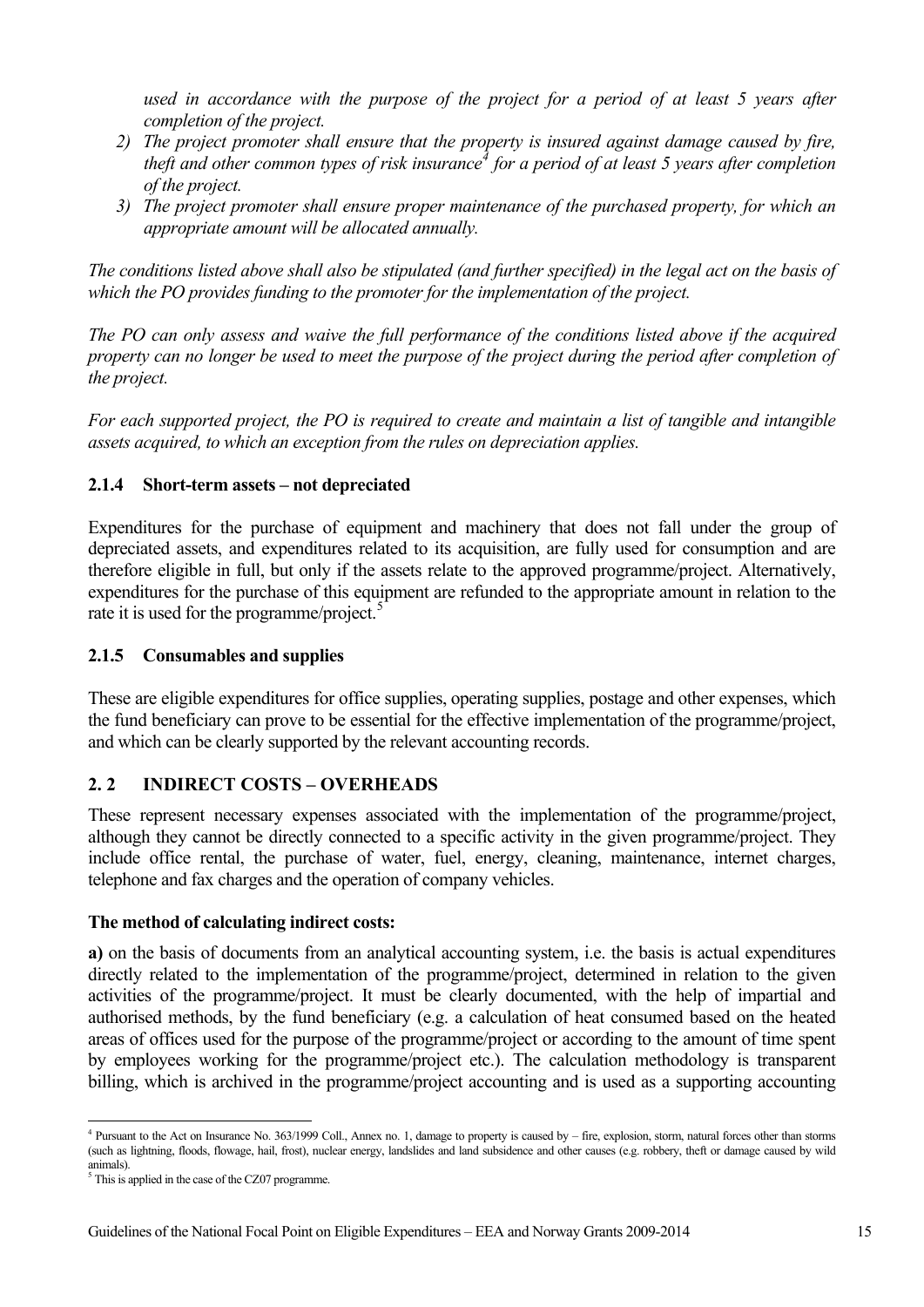document. From the calculation of the amount of the annual rent (and all types of indirect costs can be calculated in a similar manner) the total annual rental amount, period for which the office/part of the building used for the programme/project and the subsequent eligible costs for rent shall be explicitly visible;

**b**) in cases where it is not possible to identify actual indirect programme/project costs with 100% certainty, **eligible indirect costs for the fund beneficiary may reach up to 20% of total net direct eligible costs for programme/project management,** i.e. the value of eligible expenditures for programme/project management after deducting expenses provided externally (on the basis of a contract/order);

**c)** in cases where the fund beneficiary does not have an access to an analytic accounting system that would enable him to precisely identify actual indirect programme/project costs and in case the programme/projects are scientific;

provided the fund beneficiary is:

- a non-governmental non-profit organisation,
- a secondary or tertiary educational institution,
- a scientific organisation

**eligible indirect costs by the fund beneficiary may reach up to 60% of total net** direct programme/project costs, i.e. the value of eligible expenditures for programme/project management after deducting sub-contracting and expenses provided externally (on the basis of a contract/order). In the event of a change in the status of the fund beneficiary, the percentage of indirect costs is registered up to the time of the loss of status.

If the method of calculating indirect costs falls under sub-paragraph b) or c) (up to 20 or 60% of total net direct eligible costs), the fund beneficiary is not required to submit the appropriate accounting records to evidence eligible indirect costs.

However, the selected method and methodology for calculation of the indirect costs must be set out in the legal act on the allocation of funds and, in the event that these indirect costs also relate to the partners, the method and methodology of calculating indirect costs must also be set out in the Partnership Contract/Partnership Agreement.

#### <span id="page-15-0"></span>**2. 3 PURCHASE OF SERVICES**

Expenditures related to the delivery of services are eligible provided they meet the condition that the service delivered will contribute to the implementation of the programme/project and will create added value.

#### <span id="page-15-1"></span>**2.3.1 Expenditures on project management provided by a contractor**

The following types of service may appear under expenditures on project management provided by a contractor:

- **external project management** services related to the management and administration of the project provided by external companies hired by the fund beneficiary (in accordance with the rules on public procurement);
- **expenditures on publicity** expenditures related to the publicity and promotion of the project and with information activities (in accordance with the publicity plan) other than those carried out by employees of the fund beneficiary;
- **legal advisory services**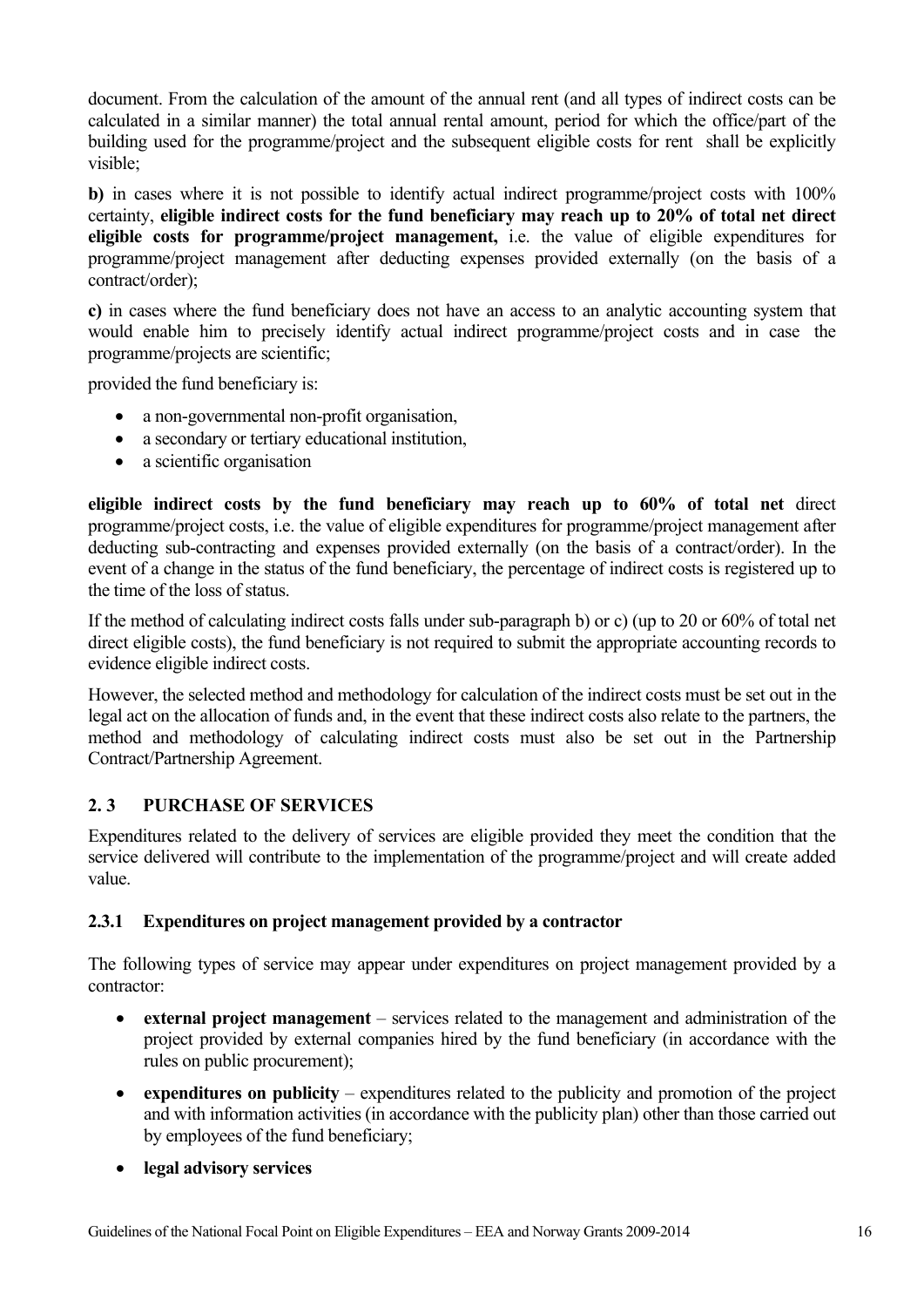- **external financial audits** expenditures on external financial audits for projects (carried out by a hired audit company).
- **technical supervision by the investor**
- health and safety coordinator (health and safety at work)
- **building supervision**
- **external management of public procurement** services related to the management and administration of public contracts within the framework of the project provided by external companies hired by the fund beneficiary (in accordance with the rules on public procurement);

**A clear specification and a breakdown of these expenditures into individual budget items in the case of programmes where the Programme Operator is the Ministry of Finance, will be set out in the Guidelines for Applicants.** 

#### <span id="page-16-0"></span>**2.3.2 Expenditures on programme management**

As part of the programme management costs, expenditures on services **related to management (technical assistance)** are eligible – specific services provided in relation to the programme management, which, in view of their nature, cannot be provided directly by the PO (such as an assessment of project proposals, technical assistance for on-the-spot checks of projects, financial audits).

Expenditures on these services are eligible provided the following conditions are met:

- the budgeted amount corresponds to the usual prices for this type of service in the region and at the time when the relevant procurement procedure was announced and is listed as a **separate item** in the programme budget;
- the external supplier is selected in compliance with the rules for public procurement under the EEA and Norway Grants 2009-2014 (Guidelines of the NFP on Public Procurement of Small Scale - EEA and Norway Grants 2009-2014 and the Act on Public Procurements No. 137/2006 Coll.).

#### <span id="page-16-1"></span>**2.3.3 Other expenditures**

Other expenditures on services mainly include:

- insurance of property, which is directly related to the programme/project and only for the period of implementation of the programme/project;
- costs related to the organisation of training, seminars, monitoring committees, annual meetings, meetings and conferences (e.g. refreshments, rent, fees for lecturers, interpreting);
- costs related to programme/project activities which the fund beneficiary is not able to implement, fully or partially, itself (e.g. the creation and implementation of courses/training sessions, the creation of methodologies, manuals, translations, design documentation, technical supervision by the investor, etc.);
- bank financial services approved in the programme budget/grant application.

#### <span id="page-16-2"></span>**2.4 PERSONAL EXPENSES**

Personal expenses **on programme implementation** are expenditures related to management and administration.

Personal expenses **on project implementation covers:**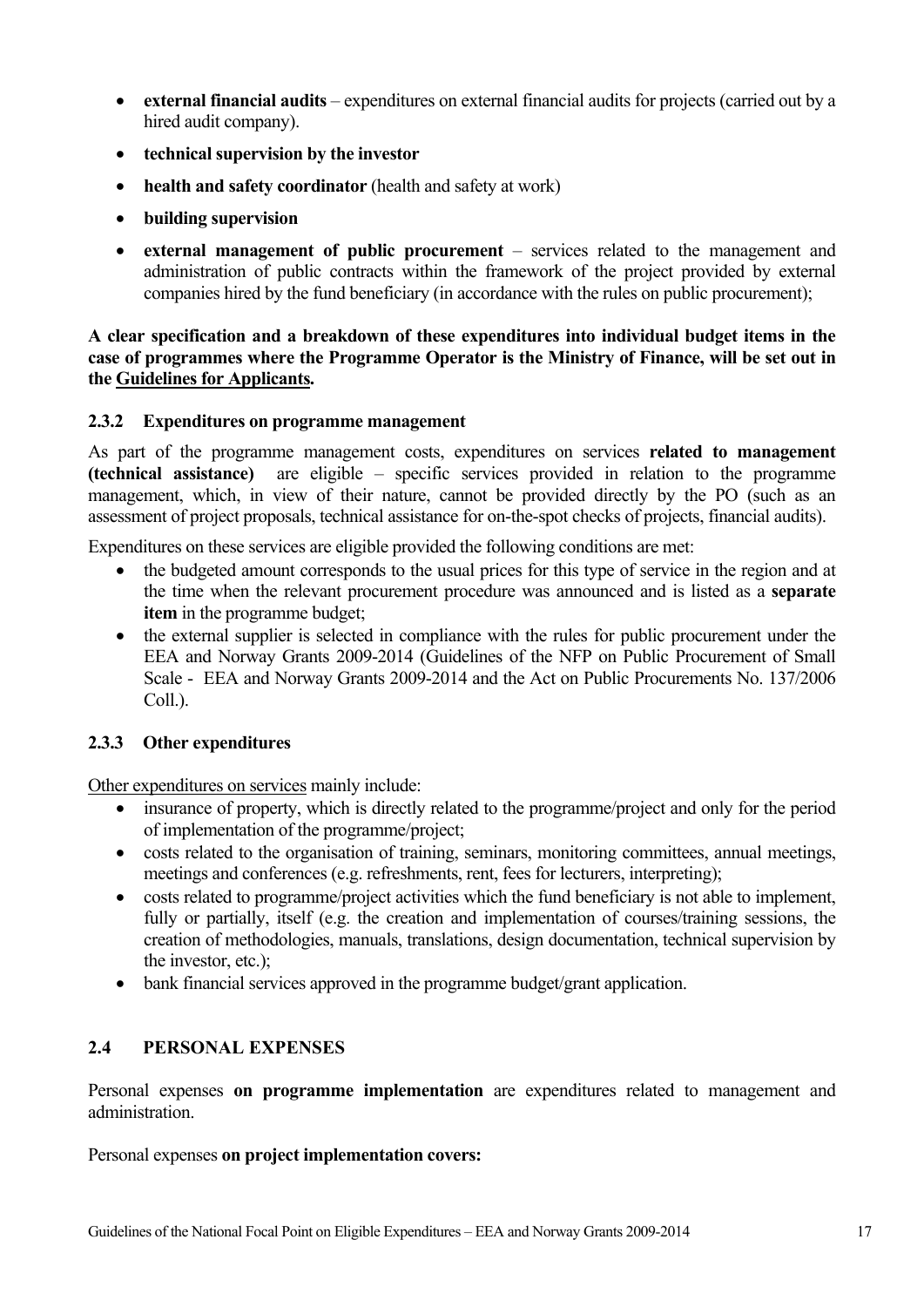- costs of the staff of the fund beneficiary who perform specific professional activities which are essential to achieve the project objectives, i.e. activities related to the "content" part of project implementation.
- costs of staff of the fund beneficiary who perform activities related to project management or financial management (coordinator, manager, financial manager, etc.).

The basic terms that relate to these Guidelines are defined below:

- **personal costs per employee** (approved under the programme/project): costs for an employee of the fund beneficiary (including employees working on the basis of an Agreement on Working Activity and/or an Agreement on Work Performance) amounting to nominal wages/salaries, statutory social security and health insurance paid by the employer, including any additional charges the employer is obliged to pay in accordance with the applicable legislation, as a proportion of the working time the employee spends on programme/project implementation, while remuneration that is only paid for work on the programme/project is eligible in full;
- **nominal wage/salary**: is the gross wage or salary, which includes the basic wage/salary, bonuses and additions to the wage or salary, compensation for the wage/salary, net of any income that does not directly relate to the given programme/project.

#### <span id="page-17-0"></span>**2.4.1 Work by employees of the fund beneficiary on implementation**

Work by employees and external experts on the implementation of programmes/projects must comply with the legislation of the CR, and in particular with Act No. 262/2006 Coll., the Labour Code, and Act No. 513/1991 Coll., the Commercial Code.

#### *2.4.1.1 Legal pre-conditions for the eligibility of personal costs*

Personal costs for work by employees of the fund beneficiary during the implementation of programmes/projects are eligible provided they meet the conditions described below and assuming that the relations between the employee and the employer are regulated on the basis of **written labour law relation** in accordance with the applicable legislation of the country concerned.

An appropriate contract for labour law relation must always be concluded between the employee and the institution of the fund beneficiary before the relevant personal costs can be incurred.

Fund beneficiaries are required to keep originals of contracts and employee job descriptions in accordance with requirements for the storage of documents set out in the applicable legal act on the allocation of resources.

Before the relevant legal act on the allocation of resources is issued, the PO/final beneficiary shall submit a detailed specification of the number of employees/experts, the time they will spend working on the implementation of the programme/project (person days, person months), the amount of the individual wages/salaries and the total amount of personal costs for employees and external experts within the framework of the programme/project.

#### *2.4.1.2 Legal pre-conditions for the eligibility of personal costs for employees*

Legal pre-conditions for the eligibility of personal costs for employees relate to the regulation of the activities of employees during the implementation of the programme/project in contracts or agreements, or other documents, regulating the labour law relationship between employees and employers – fund **beneficiaries**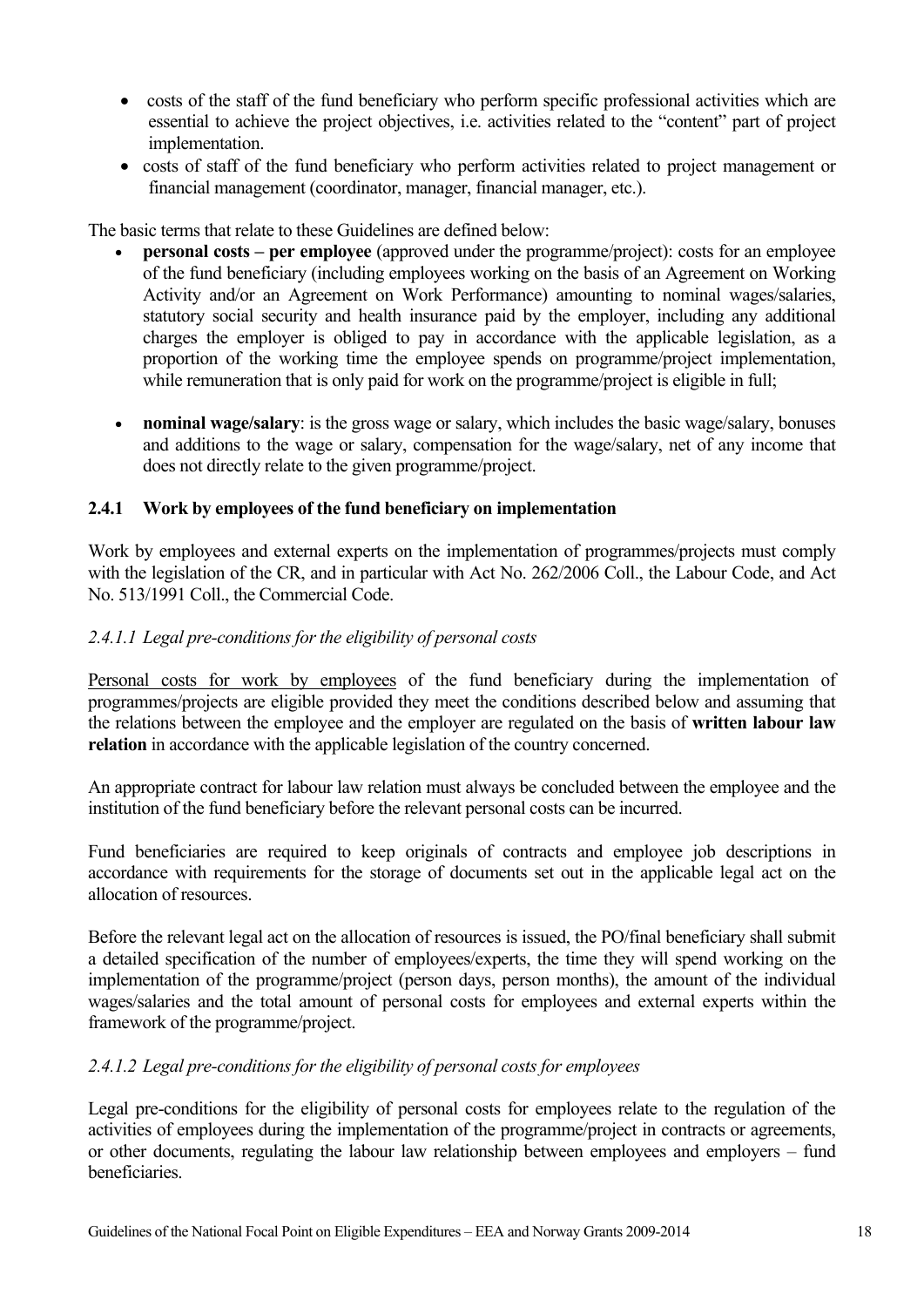The main condition for the eligibility of personal costs for work performed by the employees of the fund beneficiary is the **direct proportion of the employee's work** that goes towards the implementation of the programme/project.

Individuals working on the implementation of the programme/project can be employed on the basis of the following labour law relations:

- agreement on working activity;
- agreement on work performance;
- employment, or an addendum to the original employment contract

**Reporting of overtime** worked by employees of the fund beneficiary as work on the implementation of the programme/project **is not permitted** and therefore it is not considered to be eligible personal expense.

In cases where **additional employees are hired** to ensure the implementation of a programme/project, or where **existing employees work on the basis of an Agreement on Working Activity, or an Agreement on Work Performance,** such an agreement must contain the following:

- the type and description of activities contributing to the implementation of the programme/project<sup>6</sup>;
- the amount of remuneration, which must correspond to the usual amount of expenditures for similar activities with a corresponding level of expertise and difficulty of work performed in the place of implemen[ta](#page-18-0)tion.

An Agreement on Working Activity/Agreement on Work Performance can only be concluded for work by an employee on the implementation of a specific programme/project and may not cover any other activities that do not relate to the programme/project.

**The activities of existing employees** in the implementation of the programme/project **on the basis of the original employment contract, or an addendum thereto,** can only be used after prior approval was granted by the fund provider. In the event that the activities of existing employees were approved in the programme itself/project application, the fund provider do not approve them again.

In such a case, the organisation of the project promoter (or its partner) is entitled to **amend the description of the functional position of the employee** so it clearly indicates:

- the obligation of the employee to carry out precisely defined activities in relation to the implementation of the programme/project;
- the proportion of working time devoted to these activities to the overall workload of the existing employee.

The amendment of the description of the functional position of the employee can also be reflected in an amendment of the employment contract in the form of an addendum to the original employment contract.

When using an existing employee on the basis of an Agreement on Working Activity or an Agreement on Work Performance in the PO/project promoter organisation for the implementation of a programme/project, it is not possible for this employee to perform his normal work duties (as part of his employment relationship) and at the same time participate in the implementation of the

<span id="page-18-0"></span> $\overline{a}$ <sup>6</sup> In a case where existing employees are hired, the nature and description of the activities carried out during the implementation of the programme/project must be formulated with regard to Section 34 paragraph 2 of the Labour Code, which states that an employee engaged in another basic labour law relationship with the same employer may not perform work defined as the same type. The type of work in another employment relationship must be defined differently to the existing employment contract.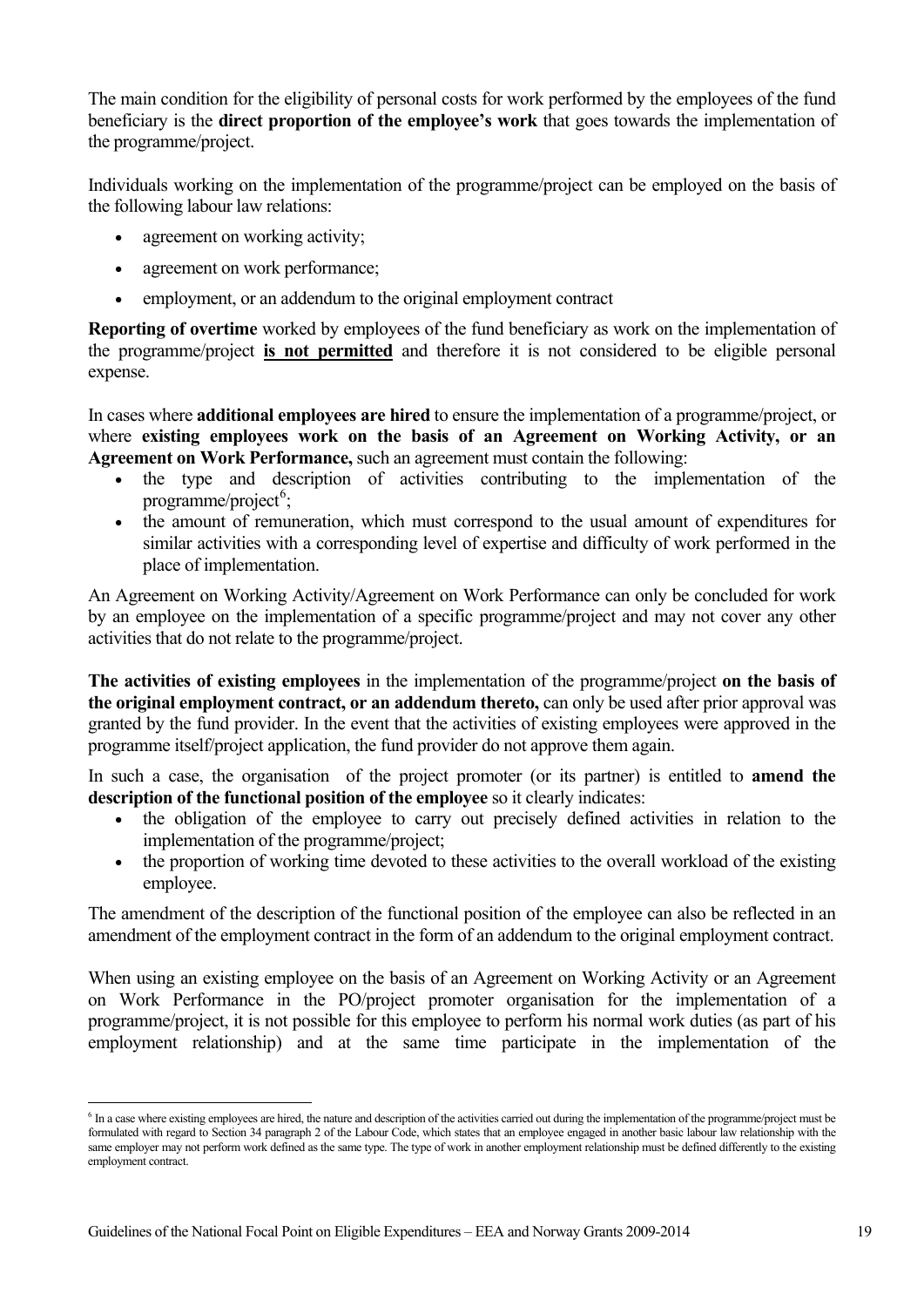programme/project, i.e. individual jobs may not overlap, although they may supplement one another, provided this totals a maximum of 1.5 times the normal workload.

#### <span id="page-19-0"></span>**2.4.2 Economic and financial pre-conditions for the eligibility of personal costs**

Economic and financial pre-conditions for the eligibility of personal costs relate to whether the right of the employees of the fund beneficiary to work for the programme/project is recognised and to the amount of the remuneration paid to employees of fund beneficiary for work on the implementation of the programme/project.

The need to cover the personal costs of employees of the PO/project prmoter in relation to the implementation of the programme/project **must always be included in the programme/grant application**, including the number of employees/experts, the amount of time they are expected to be involved in the implementation of the programme/project and an estimate of individual wages/salaries.

Any changes in the structure and amount of personal costs are only possible in accordance with the rules on modifications and in accordance with the legal act on the allocation of resources.

*Eligible personal costs of employees can not be higher than the usual costs corresponding to the level of expertise and the difficulty of the work performed in the place and at the time of the implementation. It is the responsibility of the respective fund beneficiaries to determine and justify the specific amounts.* 

In exceptional cases, where existing staff is involved in the implementation of the programme/project, the wage/salary of such an employee must always correspond to the wage policies of the organisation of the fund beneficiary, which must comply with the applicable legislation of the Czech Republic.

In a case where an employee spends **only part of his working time** on the implementation of the programme/project, only costs that correspond to the relevant proportion of the working time of the employee spent on the implementation of the programme/project out of the total workload of that employee, as listed in the amended description of the functional job of the employee, are eligible personal costs.

*Note: Eligible personal costs are calculated by multiplying the amount corresponding to "personal costs" and the "proportion of working time spent on the implementation of the programme/project" in a given month.* 

#### <span id="page-19-1"></span>**2.4.3 Reporting of personal costs**

Regarding the reporting of personal costs in reports on the programme/project, records of work performed must be monitored in the case of work carried out by employees of the PO/project promoter (or their partners).

The fund provider shall propose the relevant forms/instruments for monitoring and reporting personal costs of the programme/project submitted in reports on the programme/project.

#### <span id="page-19-2"></span>**2.5 TRAVEL EXPENSES**

Under these Guidelines, travel expenses shall mean

- fares i.e. travel costs, which, in the case of foreign trips include transport costs in the host country and necessary incidental expenditures, including fees to access the airport, visa fees, insurance premiums to cover medical expenditures, and others;
- accommodation costs;

Guidelines of the National Focal Point on Eligible Expenditures – EEA and Norway Grants 2009-2014 20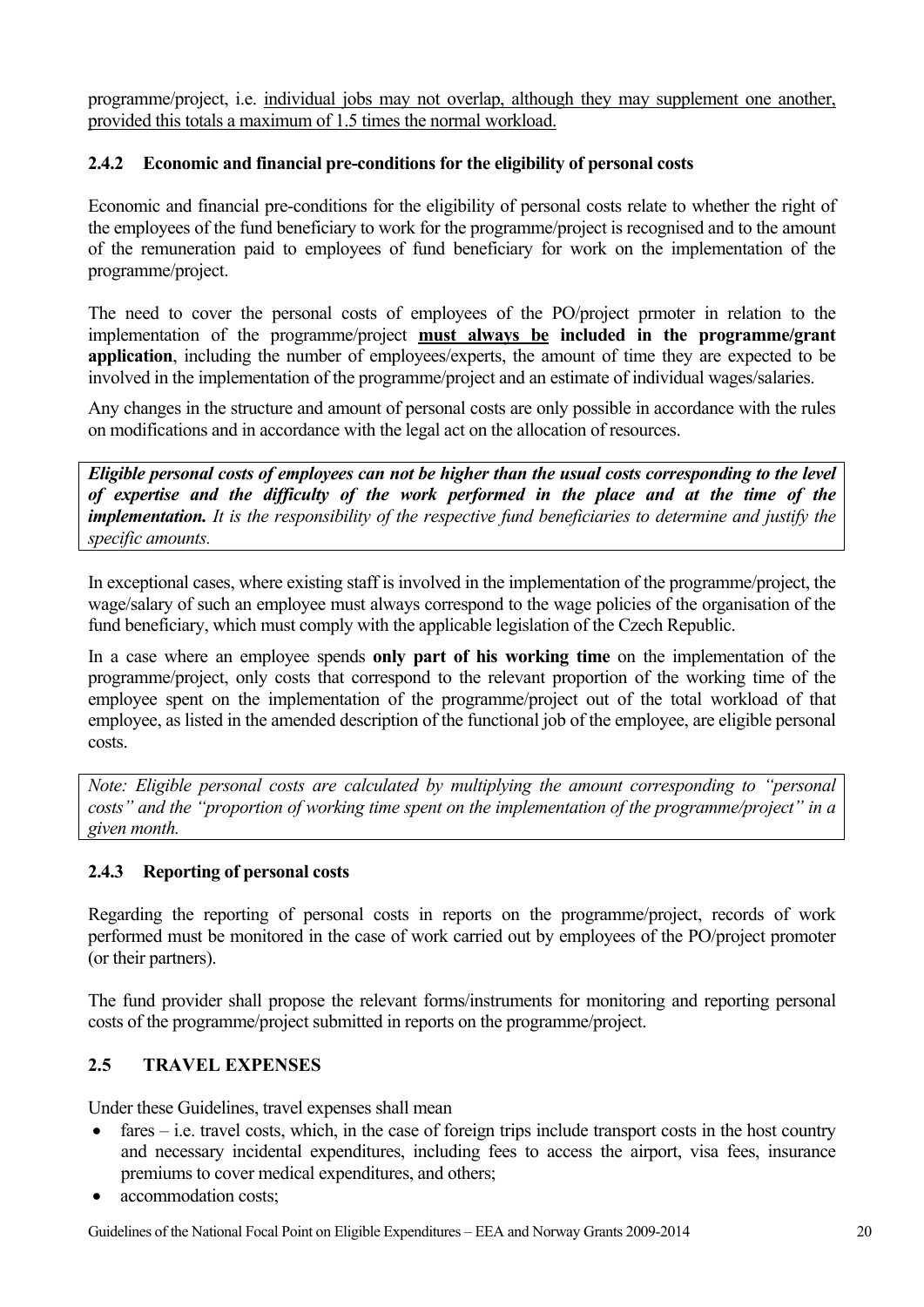- subsistence allowance (including spending money);
- miscellaneous expenditures.

Under the CZ07 programme, the method of calculating travel expenditures shall be in accordance with Article 7.8 of the Regulation.

#### <span id="page-20-0"></span>**2.5.1. Travel expenses for Czech workers travelling abroad and within the Czech Republic**

Expenditures related to business trips by employees of the fund beneficiary travelling in relation to the implementation of the programme/project are eligible expenses. As a business trip is understood the time from when an employee starts his journey to work outside agreed place of work, including the performance of work in this place, until the employee returns from this trip.

As an employee is understood a person who concluded an Agreement on Work Performance or on Working Activity with the fund beneficiary, provided the possibility of being sent on a business trip is set out in the Agreement. In the case of business trips carried out under the programme/project, the fund beneficiary must be able, upon request, to provide a written invitation, or a programme for a given meeting or events visited and a record of the business trip.

Travel expenditures for Czech employees on trips are regulated by the Labour Code, Act No. 262/2006 Coll. as amended, and Decrees from the MLSA and MF, which set out the amount of travel expenses for a given year.

#### **A) fares**

Eligible expenditures on fares are expenditures related to travel on business trips within the CR/abroad, namely:

- *costs for public transport tickets, seat reservations, recliners or beds* fares for a bus or train trip in a second class carriage are eligible expenditures – for journeys **over 300 km** fares can be reported for a class higher than second class – including the cost of the seat reservation. The use of a SuperCity train is only acceptable for reasons of time, where no alternative connection is available, and only in a second class carriage;
- *airfares* are eligible expenditures for distances of **over 200 km***,* an economy class ticket and directly related fees (e.g. airport tax) are eligible expenditures for flights of over 500 km. If the distance is shorter than 500 km (but longer than 200 km), it should be shown that the cost of the airfare is lower than the cost of an equivalent first class ticket in a higher quality train (SuperCity, EuroCity, InterCity, etc.);
- *taxis* taxis may only be used in exceptional and duly justified cases, when a shipment cannot be carried in a company car, the employee's own car or by public transport;
- *local public transport tickets, costs relating to the use of a private vehicle* (the level of reimbursement relates to an estimate of the wear and tear on the vehicle and the amount of fuel consumed) *or a service vehicle* (reimbursement for the amount of fuel consumed) – where the amount and right to claim these reimbursements are regulated by the Labour Code, Act No. 262/2006 Coll. and Decrees from the MLSA, which determine the level of travel expenditures for a given year.

Travel expenditures are reimbursed for the amount documented, while respecting the principle of economy.

#### **B) subsistence allowance and spending money**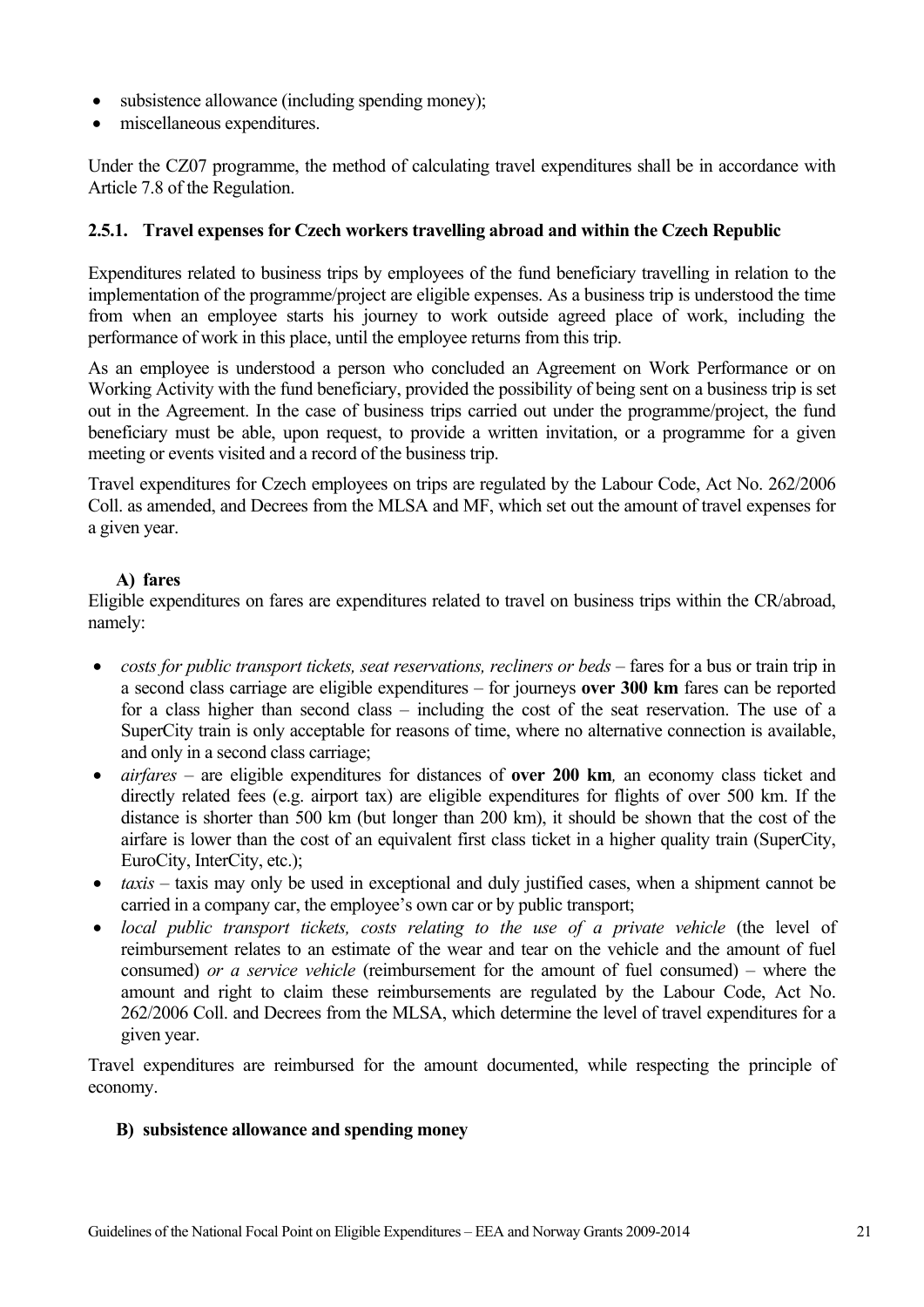A food allowance is provided if food is not included in the cost of the accommodation or provided under the programme of the event visited. Otherwise, the amount of the subsistence allowance shall be reduced accordingly.

Spending money provided by the fund beneficiary to employees during business trips abroad in a foreign currency amounting to up to 40% of the subsistence allowance are also eligible expenditures (the amount of and right to spending money is determined in the Labour Code, Act No. 262/2006 Coll.).

## **C) accommodation**

Accommodation costs are reimbursed in the documented amount, while respecting the principle of economy, i.e. they must correspond to usual prices for that place and time.

## **D) miscellaneous costs**

Additional reimbursement for costs directly related to a business trip are also eligible expenditures. This may, for example, include parking charges, motorway fees (to a reasonable amount in relation to the length of the business trip), charges for luggage storage and, in the case of a trip abroad, the cost of travel insurance, etc.

## **2.5.2 Travel expenses during trips by foreign workers/experts under the programme/project**

<span id="page-21-0"></span>Costs related to business trips by foreign employees/experts of the fund beneficiaries during trips related to the implementation of the programme/project are eligible. As a business trip is understood the time from when an employee/expert starts his journey to work outside agreed place of work, including the performance of work in this place, until the employee returns from the trip.

In the case of business trips carried out under the programme/project, the fund beneficiary must be able, upon request, to provide a written invitation, or a programme for a given meeting or events visited and a record of the business trip.

## **A. Fares**

Fares **to and from the CR, as well as fares within the CR** are eligible up to the documented amount, while respecting the principle of economy (see Chapter 2.5.1, paragraph A).

Fares in the country where the foreign employee/expert for the programme/project is based are regulated by the legislation applicable in the country where the employer of the employee/expert has its registered office, while respecting the principle of economy.

Fares to and within the country (outside the CR) of the foreign employee/expert for the programme/project are regulated by the legislation applicable in the country where the employer of the employee/expert has its registered office, while respecting the principle of economy.

## **B. Travel allowances**

Travel allowances, referred to as "per diem" cover the costs of accommodation, food and local travel<sup>7</sup> in the CR and abroad. The "per diem" for foreign employees/experts for the programme/project is set in accordance with the EU rates, the latest version of which is published on the: http://ec.europa.eu/europeaid/work/procedures/implementation/per\_diems/ website.

 7  [local transport for the purposes of the business trip](http://ec.europa.eu/europeaid/work/procedures/implementation/per_diems/)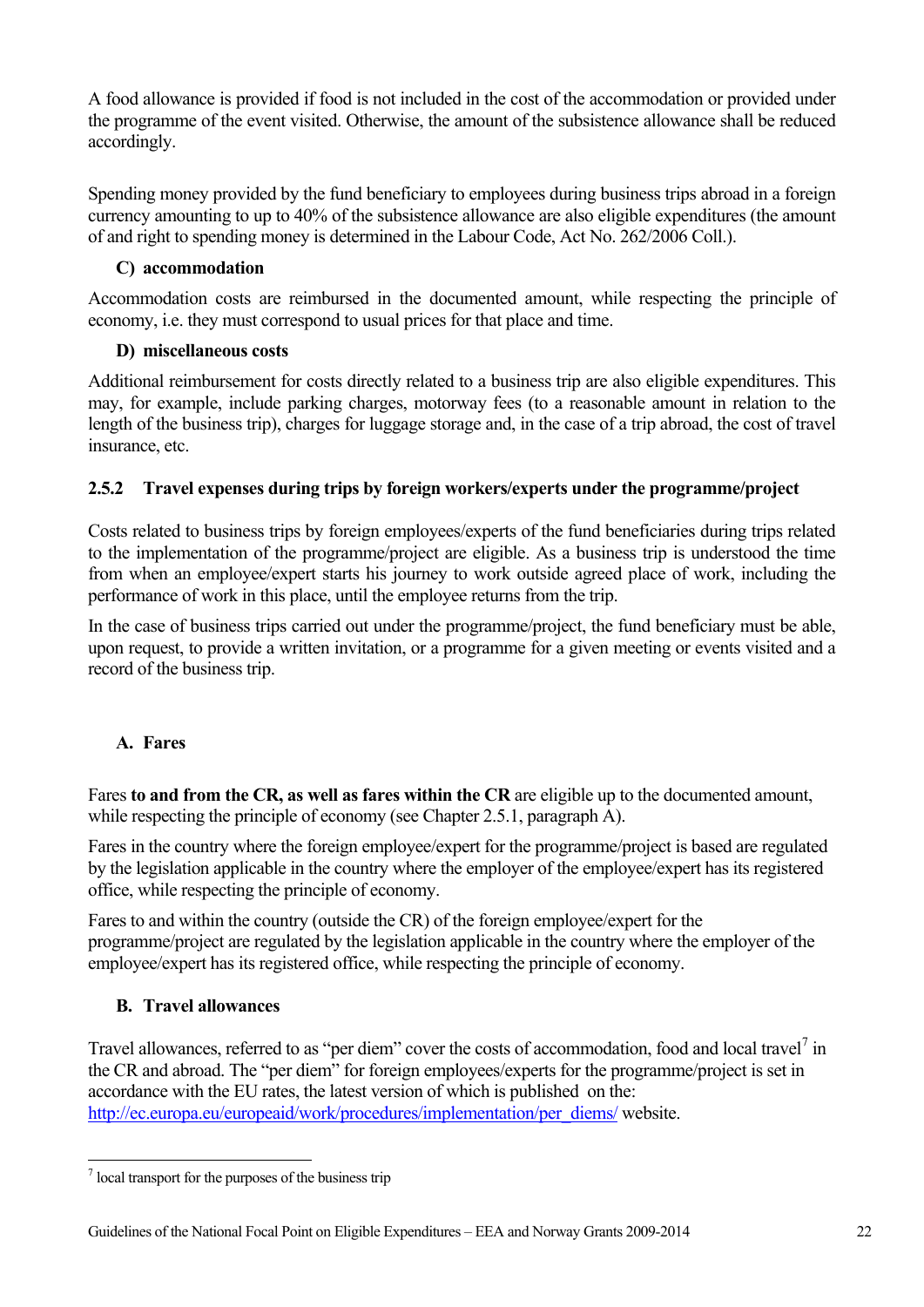Foreign employees/experts for the programme/project are paid a per diem, while respecting the principle of economy.

Travel allowances for travel in the country where the employer of the foreign employee/expert has its registered office are regulated by the legislation applicable in the country where the employer has its registered office.

The cost of travel insurance is also an eligible expenditure.

Under the CZ07 programme, the method of calculating travel expenses shall be in accordance with Article 7.8 of the Regulation.

## **2.6 VALUE ADDED TAX (VAT)**

Value added tax (VAT) is only eligible expenditure if the payer cannot reclaim the tax paid.

Information on whether the Applicant – Project promoter is/is not subject to VAT must always be provided in the submitted application.